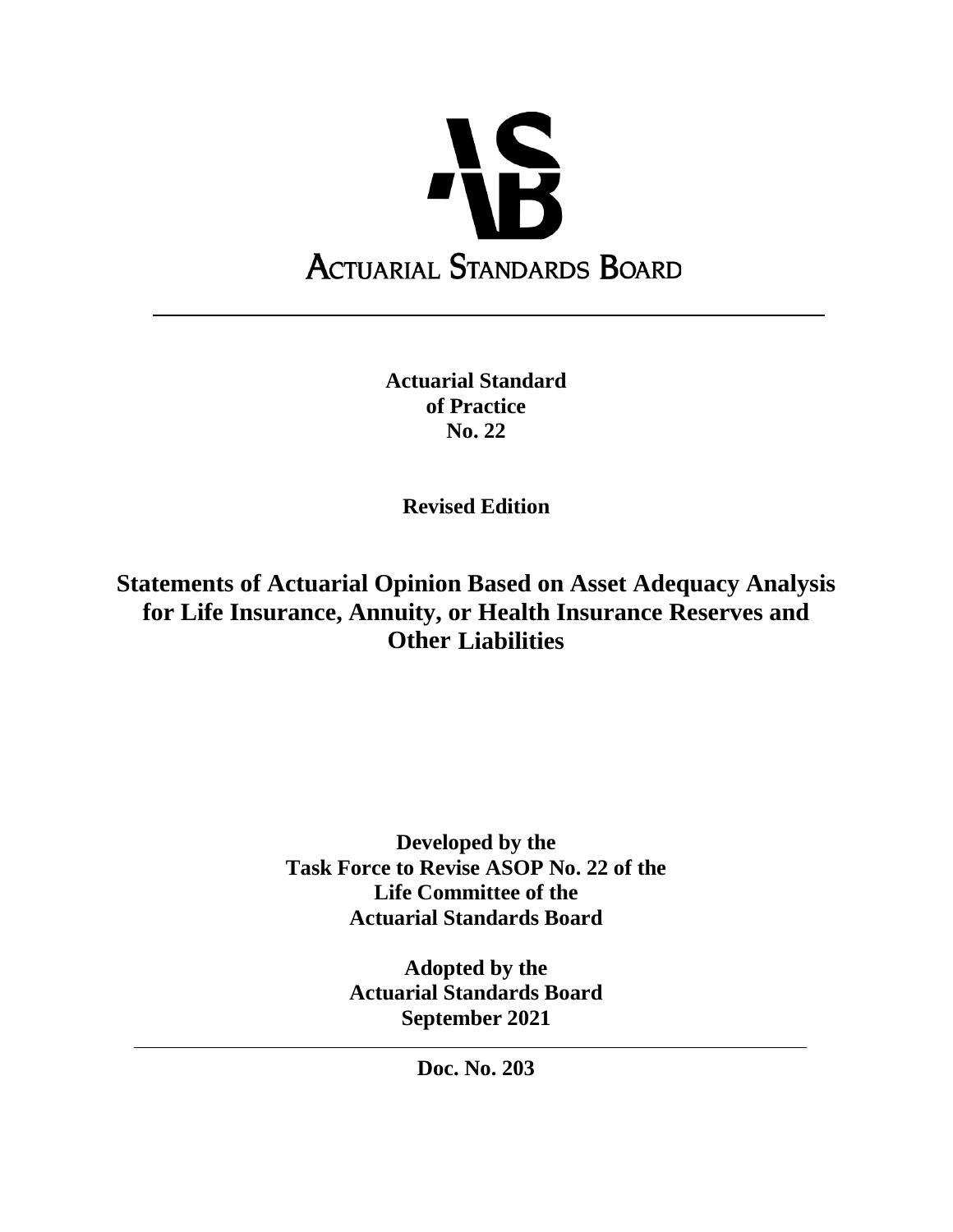# TABLE OF CONTENTS

|      | <b>Transmittal Memorandum</b>                                               | iv                                         |
|------|-----------------------------------------------------------------------------|--------------------------------------------|
|      | Section 1. Purpose, Scope, Cross References, and Effective Date             | $\mathbf{1}$                               |
| 1.1  | Purpose                                                                     | $\mathbf{1}$                               |
| 1.2  | Scope                                                                       | $\mathbf{1}$                               |
| 1.3  | <b>Cross References</b>                                                     | $\mathbf{1}$                               |
| 1.4  | <b>Effective Date</b>                                                       | $\overline{c}$                             |
|      | Section 2. Definitions                                                      |                                            |
| 2.1  | Asset                                                                       | 22222222222                                |
| 2.2  | <b>Asset Adequacy Analysis</b>                                              |                                            |
| 2.3  | <b>Cash Flow</b>                                                            |                                            |
| 2.4  | <b>Cash Flow Risk</b>                                                       |                                            |
| 2.5  | <b>Cash Flow Testing</b>                                                    |                                            |
| 2.6  | <b>Gross Premium Reserve</b>                                                |                                            |
| 2.7  | <b>Gross Premium Reserve Test</b>                                           |                                            |
| 2.8  | Liability                                                                   |                                            |
| 2.9  | Moderately Adverse Conditions                                               |                                            |
| 2.10 | Scenario                                                                    |                                            |
| 2.11 | <b>Subsequent Events</b>                                                    |                                            |
|      | Section 3. Analysis of Issues and Recommended Practices                     |                                            |
| 3.1  | <b>Asset Adequacy Analysis</b>                                              | $\begin{array}{c} 3 \\ 3 \\ 3 \end{array}$ |
|      | Analysis Methods<br>3.1.1                                                   |                                            |
|      | 3.1.2<br>Assumptions                                                        | $\overline{4}$                             |
|      | Trends<br>3.1.2.1                                                           | $\overline{4}$                             |
|      | 3.1.2.2<br>Margins                                                          | $\overline{\mathcal{A}}$                   |
|      | 3.1.2.3 Discount Rates                                                      | 5                                          |
|      | Sensitivity Testing of Assumptions<br>3.1.2.4                               | $\frac{5}{5}$                              |
|      | <b>Reinsurance Ceded</b><br>3.1.3                                           |                                            |
|      | <b>Aggregation During Testing</b><br>3.1.4                                  | 5                                          |
|      | Use of Cash Flows from Other Financial Calculations<br>3.1.5                | 5                                          |
|      | 3.1.6<br><b>Separate Account Assets</b>                                     | 6                                          |
|      | 3.1.7<br><b>Management Action</b>                                           | 6                                          |
|      | 3.1.8<br>Use of Data or Analyses Predating the Valuation Date               | 7                                          |
|      | 3.1.9<br><b>Testing Horizon</b>                                             | 7                                          |
|      | 3.1.10<br>Changes in Methods, Models, or Assumptions                        | 7                                          |
|      | 3.1.11<br>Completeness                                                      | 7                                          |
|      | 3.1.12<br>Reliance on Others for Data, Projections, and Supporting Analysis | 8                                          |
|      | 3.1.13<br><b>Subsequent Events</b>                                          | 8                                          |
| 3.2  | Forming an Opinion with Respect to Asset Adequacy Analysis                  | 8                                          |
|      | 3.2.1<br><b>Reasonableness of Results</b>                                   | 8                                          |
|      | 3.2.2<br>Adequacy of Reserves and Other Liabilities                         | 8                                          |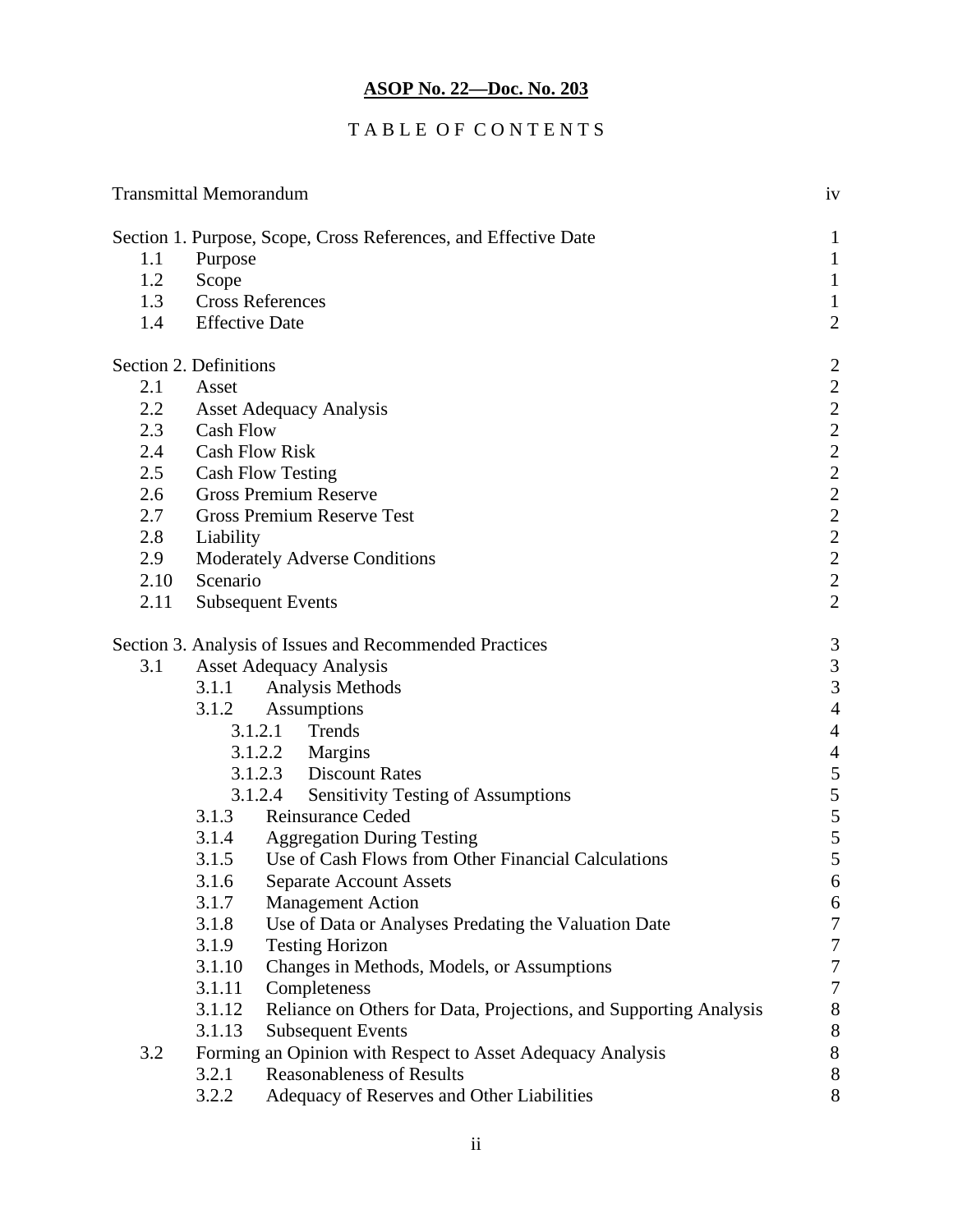|     | 3.2.3 | Analysis of Scenario Results                                    | 8 |
|-----|-------|-----------------------------------------------------------------|---|
|     | 3.2.4 | <b>Aggregation of Results</b>                                   | 8 |
|     | 3.2.5 | <b>Results from Prior Years</b>                                 | 8 |
|     | 3.2.6 | <b>Opinions of Other Actuaries</b>                              | 9 |
|     | 3.2.7 | Deficiencies                                                    | 9 |
| 3.3 |       | Statement of Actuarial Opinion Based on Asset Adequacy Analysis | 9 |
| 3.4 |       | Documentation                                                   | 9 |
|     |       | <b>Section 4. Communications and Disclosures</b>                | 9 |
| 4.1 |       | Required Disclosures in an Actuarial Report                     | 9 |
| 4.2 |       | Additional Disclosures in an Actuarial Report                   |   |
|     |       |                                                                 |   |

# **APPENDIXES**

| Appendix 1—Background and Current Practices                    |     |
|----------------------------------------------------------------|-----|
| Background                                                     | 12. |
| <b>Current Practices</b>                                       | 13. |
| Appendix 2—Comments on the Second Exposure Draft and Responses | 15  |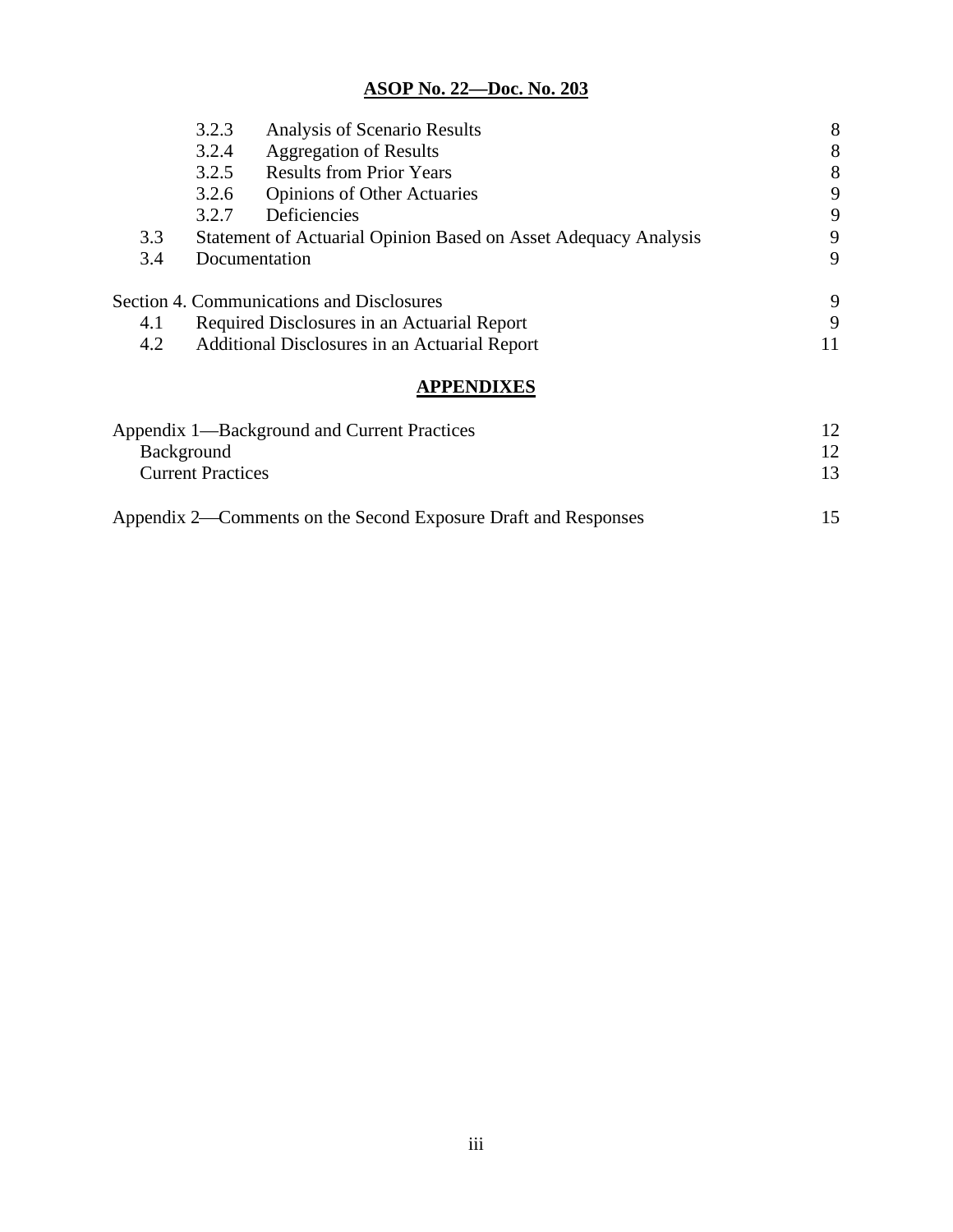September 2021

**TO:** Members of Actuarial Organizations Governed by the Standards of Practice of the Actuarial Standards Board and Other Persons Interested in Statements of Actuarial Opinion Based on Asset Adequacy Analysis for Life Insurance, Annuity, or Health Insurance Reserves and Other Liabilities

**FROM:** Actuarial Standards Board (ASB)

**SUBJ:** Proposed Revision of Actuarial Standard of Practice (ASOP) No. 22, *Statements of Actuarial Opinion Based on Asset Adequacy Analysis for Life Insurance, Annuity, or Health Insurance Reserves and Other Liabilities*

This document contains a revision of ASOP No. 22, now titled *Statements of Actuarial Opinion Based on Asset Adequacy Analysis for Life Insurance, Annuity, or Health Insurance Reserves and Other Liabilities*.

#### History of the Standard

In 1993, the ASB adopted ASOP No. 22, *Statutory Statements of Opinion Based on Asset Adequacy Analysis by Appointed Actuaries for Life or Health Insurers*, which replaced Financial Reporting Recommendation No. 7, *Statement of Actuarial Opinion for Life Insurance Company Statutory Annual Statements,* and No. 11, *Statement of Actuarial Opinion for Interest-Indexed Universal Life Insurance Contracts*, as guidance for opinions under section 8 of the model Actuarial Opinion Memorandum Regulation (1991).

Prior to the adoption, there had been discussions about whether ASOP No. 22 should cover opinions under both section 7 and section 8 of the model regulation. The ASB decided to limit ASOP No. 22 to cover opinions required under only section 8 and adopted Actuarial Compliance Guideline (ACG) No. 4, *Statutory Statements of Opinion Not Including an Asset Adequacy Analysis by Appointed Actuaries for Life or Health Insurers*, in October 1993 to provide guidance on opinions required under section 7. At the time of this revision to ASOP No. 22, ACG No. 4 continues to be relevant for actuaries working for companies that receive an exemption from asset adequacy analysis.

In the late 1990s and early 2000s, the ASB reviewed all standards of practice related to cash flow testing. Portions of ASOP No. 14, *When to Do Cash Flow Testing for Life and Health Insurance Companies*, were incorporated into ASOP No. 7, *Analysis of Life, Health, or Property/Casualty Insurer Cash Flows*, and ASOP No. 22. In 2001, the ASB adopted the revised ASOP No. 7 and ASOP No. 22 and repealed ASOP No. 14.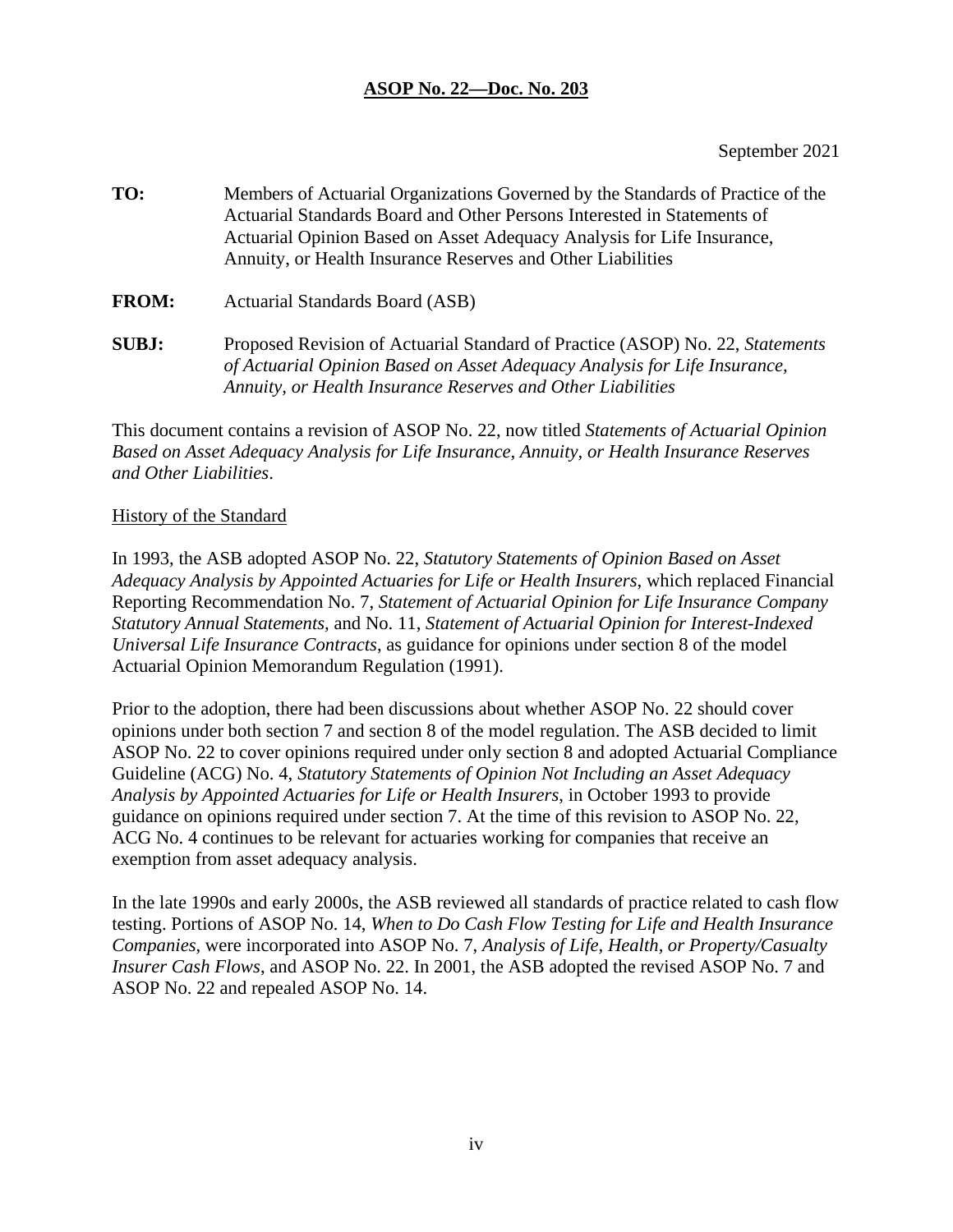In December 2012, the National Association of Insurance Commissioners (NAIC) initially adopted the *Valuation Manual*, which sets forth the minimum reserve and related requirements for jurisdictions where the *Standard Valuation Law*, as amended by the NAIC in 2009, has been enacted. The *Valuation Manual* took effect on January 1, 2017, pursuant to section 11 of the *Standard Valuation Law*. Requirements for the annual actuarial opinion and memorandum pursuant to section 3 of the *Standard Valuation Law* are provided in "VM-30, Actuarial Opinion and Memorandum Requirements." In December 2017, the NAIC also adopted Actuarial Guideline LI, *The Application of Asset Adequacy Testing to Long-Term Care Insurance Reserves*, which provides uniform guidance and clarification of requirements for asset adequacy testing for long-term care insurance.

In response to these NAIC activities, the ASB decided to revise this ASOP.

#### First Exposure Draft

The first exposure draft was approved by the ASB in December 2018 with a comment deadline of June 1, 2019. Fourteen comment letters were received and considered in making changes that are reflected in the second exposure draft.

#### Second Exposure Draft

The second exposure draft was approved by the ASB in March 2020 with a comment deadline of November 30, 2020. Eight comment letters were received and considered in making changes that are reflected in this standard.

For a summary of issues contained in these comment letters, please see appendix 2*.*

#### Notable Changes from the Second Exposure Draft

Notable changes made from the second exposure draft to the final standard are summarized below. Additional changes were made to improve readability, clarity, or consistency.

- 1. Modified the definition of subsequent events in section 2.11.
- 2. Added references to ASOP Nos. 23, 25, and 56 in sections 3.1.2.1, 3.1.12, and 4.1, as appropriate.
- 3. Modified the discount rates language in section 3.1.2.3.
- 4. Added item (e) on reflecting in-force management actions in asset adequacy testing in section 3.1.7.
- 5. Added a disclosure for discount rates in section 4.1(h).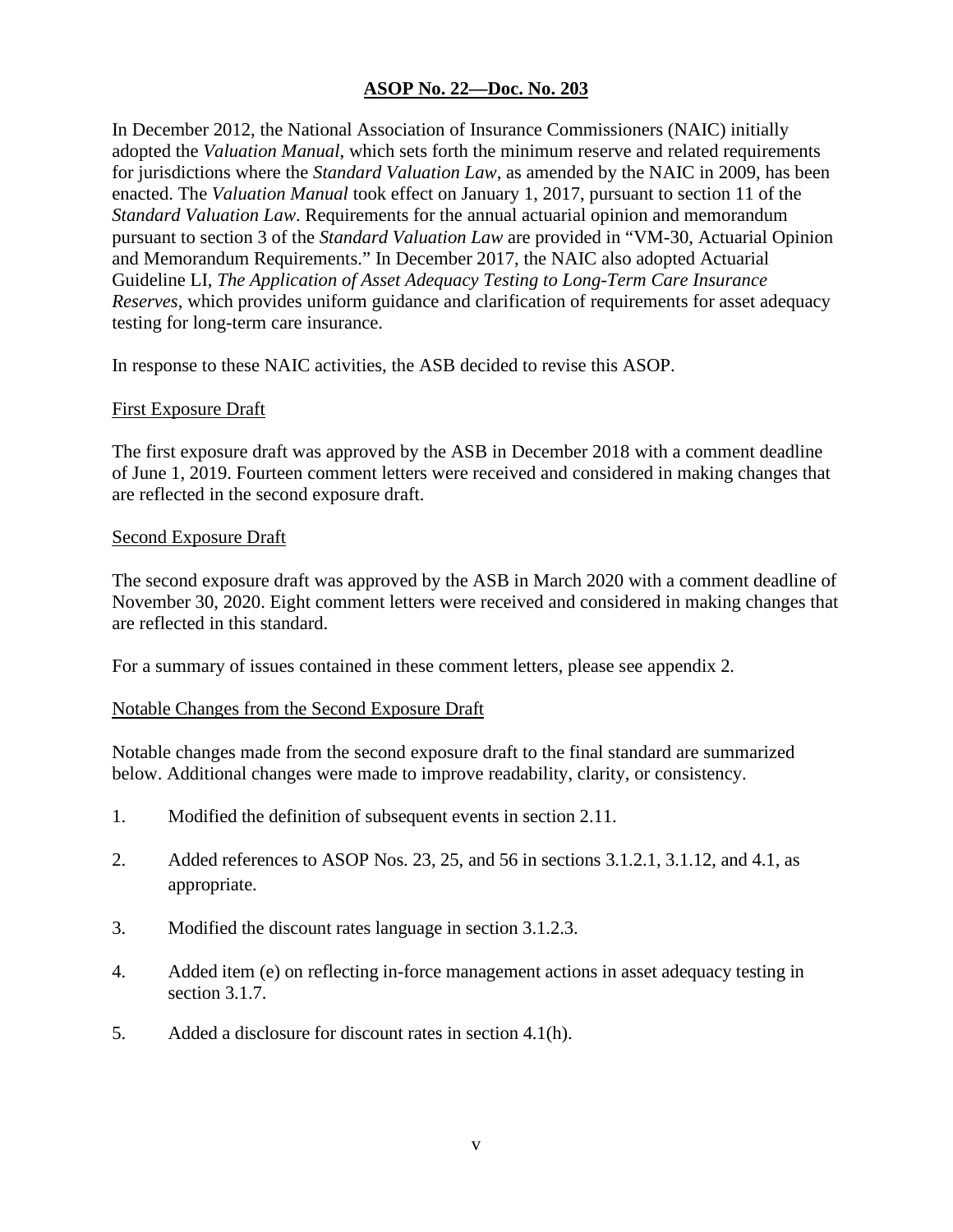#### Notable Changes from the Existing ASOP

A cumulative high-level summary of the notable changes from the existing ASOP are summarized below.

- 1. Changed the purpose, scope, and title from applying to actuaries when providing a statement of actuarial opinion for life and health insurers to applying to actuaries when providing a statement of actuarial opinion relating to asset adequacy analysis of life insurance, annuity, or health insurance reserves and other liabilities.
- 2. Added sections to provide guidance on the following:
	- trends in assumptions (section 3.1.2.1);
	- assumption margins (section  $3.1.2.2$ );
	- discount rates (section 3.1.2.3);
	- sensitivity testing (section 3.1.2.4);
	- reinsurance ceded (section 3.1.3);
	- the use of cash flows from other financial calculations (section 3.1.5);
	- separate account assets (section 3.1.6); and
	- changes in methods, models, or assumptions (section 3.1.10).
- 3. Significantly revised the management action section (section 3.1.7).
- 4. Strengthened documentation requirements (section 3.4).
- 5. Modified disclosure items (section 4).

The ASB is currently converting Actuarial Compliance Guideline (ACG) No. 4, *Statutory Statements of Opinion Not Including an Asset Adequacy Analysis by Appointed Actuaries for Life and Health Insurers,* into an ASOP. ACG No. 4 will remain in effect until the ASOP is adopted to continue providing guidance to actuaries issuing opinions not including an asset adequacy analysis.

The ASB wishes to thank everyone who took the time to contribute comments and suggestions to the exposure drafts, and in particular offers special thanks to John MacBain and Martin Snow, previous members of the ASOP No. 22 Task Force who contributed to earlier drafts.

The ASB voted in September 2021 to adopt this standard.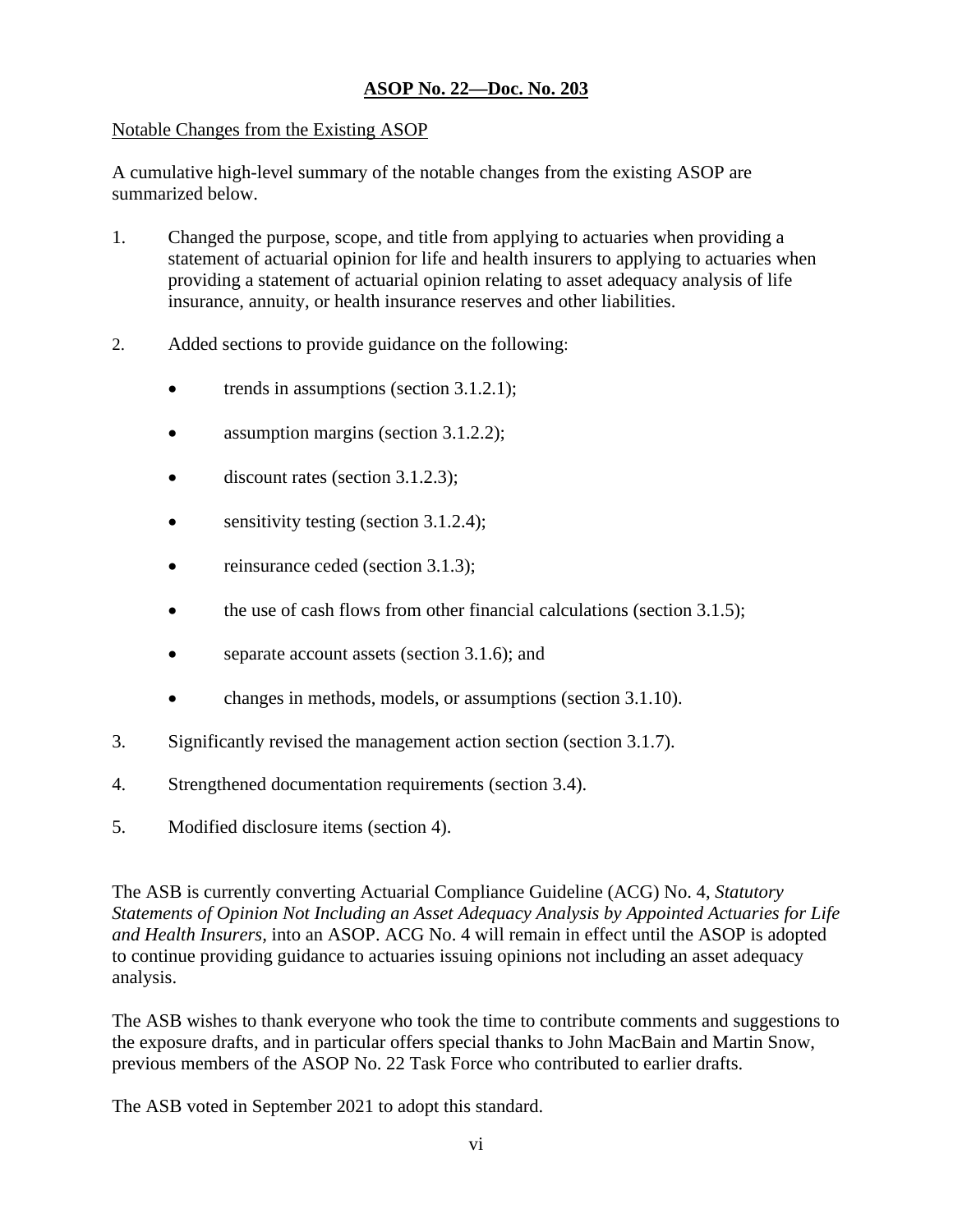Task Force to Revise ASOP No. 22

Laura A. Hanson, Chairperson Bryan N. Amburn Linda M. Lankowski<br>Thomas A. Campbell Leslie M. Jones Thomas A. Campbell Laurel A. Kastrup

Life Committee of the ASB

Linda M. Lankowski, Chairperson Janice A. Duff Gabriel Schiminovich Lisa S. Kuklinski Jeremy Starr Donna C. Megregian

#### Actuarial Standards Board

Darrell D. Knapp, Chairperson

Elizabeth K. Brill Cande J. Olsen Robert M. Damler Kathleen A. Riley David E. Neve Patrick B. Woods

Kevin M. Dyke Judy K. Stromback

*The Actuarial Standards Board (ASB) sets standards for appropriate actuarial practice in the United States through the development and promulgation of Actuarial Standards of Practice (ASOPs). These ASOPs describe the procedures an actuary should follow when performing actuarial services and identify what the actuary should disclose when communicating the results of those services.*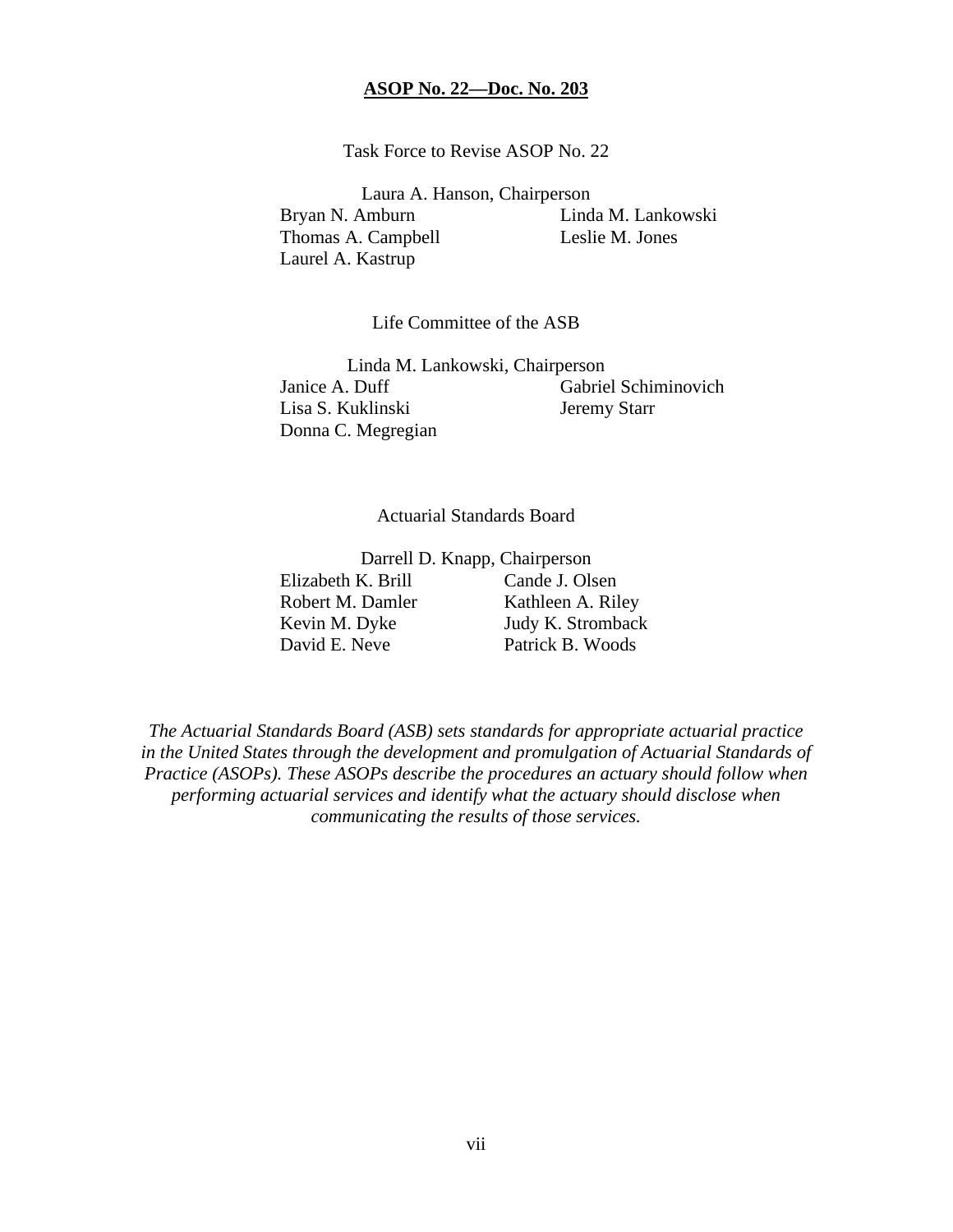# **ACTUARIAL STANDARD OF PRACTICE NO. 22**

# **STATEMENTS OF ACTUARIAL OPINION BASED ON ASSET ADEQUACY ANALYSIS OF LIFE INSURANCE, ANNUITY, OR HEALTH INSURANCE RESERVES AND OTHER LIABILITIES**

#### <span id="page-7-0"></span>**STANDARD OF PRACTICE**

#### <span id="page-7-1"></span>Section 1. Purpose, Scope, Cross References, and Effective Date

- 1.1 Purpose—This actuarial standard of practice (ASOP or standard) provides guidance to actuaries when performing actuarial services with respect to providing a statement of actuarial opinion relating to **asset adequacy analysis** of life insurance, annuity, or health insurance reserves and other **liabilities**, pursuant to applicable law (statutes, regulations, and other legally binding authority).
- <span id="page-7-2"></span>1.2 ScopeThis standard applies to actuaries when performing actuarial services with respect to providing a statement of actuarial opinion based on **asset adequacy analysis** of life insurance, annuity, or health insurance reserves and other **liabilities**, under the following circumstances:
	- a. the statement of actuarial opinion is prepared to comply with applicable law based on the model *Standard Valuation Law* and VM-30 of the NAIC *Valuation Manual*; or
	- b. the statement of actuarial opinion is prepared for an insurance company to comply with other applicable law.

If the statement of actuarial opinion encompasses health insurance **liabilities**, ASOP No. 28, *Statements of Actuarial Opinion Regarding Health Insurance Assets and Liabilities*, may also apply. If the statement of actuarial opinion includes reinsurance, ASOP No. 11, *Treatment of Reinsurance or Similar Risk Transfer Programs Involving Life Insurance, Annuities, or Health Benefit Plans in Financial Reports*, may also apply.

<span id="page-7-3"></span>If the actuary departs from the guidance set forth in this standard in order to comply with applicable law, or for any other reason the actuary deems appropriate, the actuary should refer to section 4. If a conflict exists between this standard and applicable law, the actuary should comply with applicable law.

1.3 Cross References—When this standard refers to the provisions of other documents, the reference includes the referenced documents as they may be amended or restated in the future, and any successor to them, by whatever name called. If any amended or restated document differs materially from the originally referenced document, the actuary should consider the guidance in this standard to the extent it is applicable and appropriate.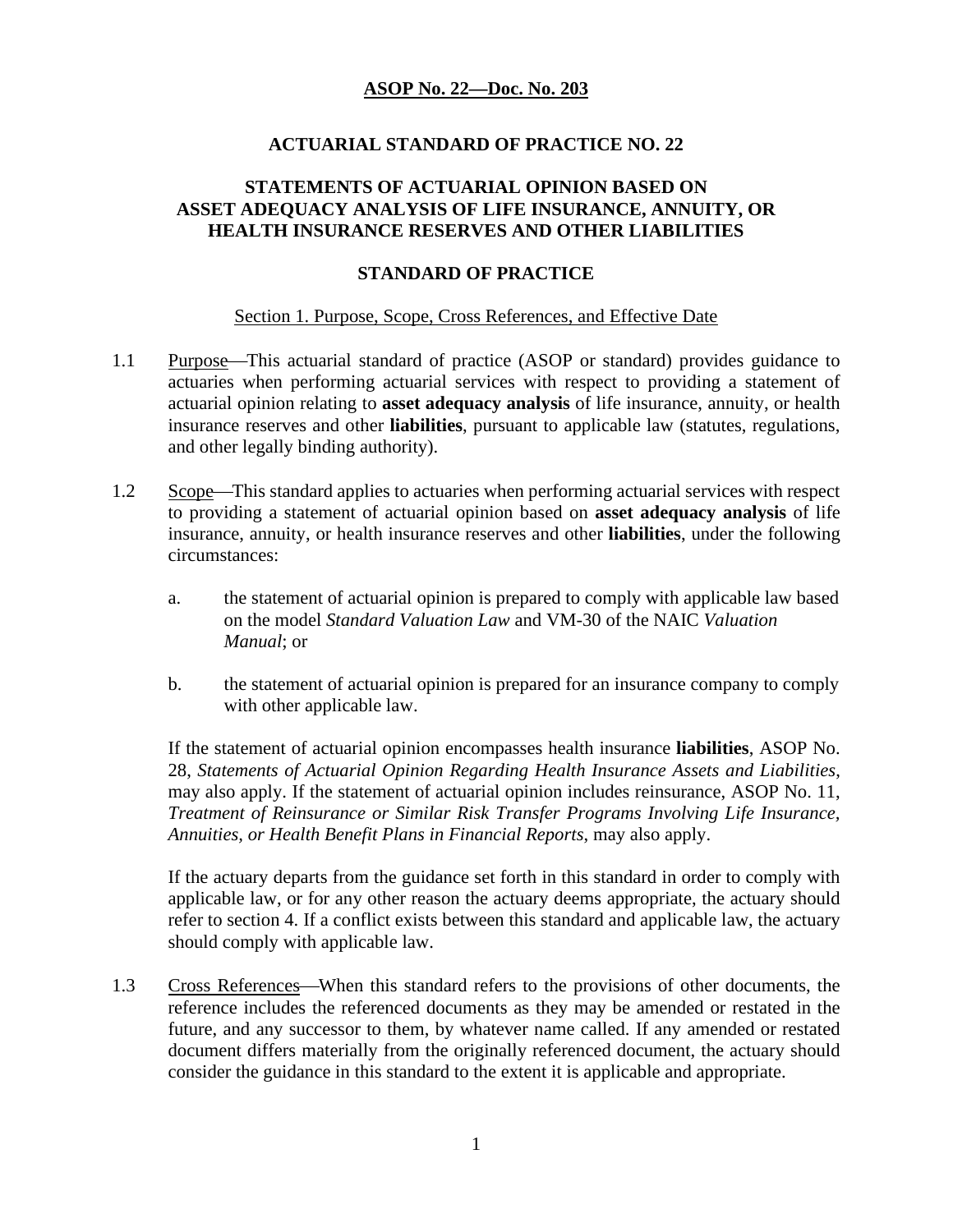1.4 Effective Date—This standard is effective for all statements of actuarial opinion covered by the scope of this ASOP issued on or after June 1, 2022.

#### <span id="page-8-3"></span><span id="page-8-1"></span><span id="page-8-0"></span>Section 2. Definitions

The definitions below are defined for use in this actuarial standard of practice and appear in bold throughout the ASOP.

- <span id="page-8-2"></span>2.1 Asset—Any resource that can generate revenue **cash flows** or reduce disbursement **cash flows**.
- 2.2 Asset Adequacy Analysis—An analysis of the adequacy of reserves and other **liabilities** being tested, in light of the **assets** supporting such reserves and other **liabilities**, as specified in the statement of actuarial opinion.
- <span id="page-8-4"></span>2.3 Cash Flow—Any receipt, disbursement, or transfer of cash or **asset** equivalents; includes policy **cash flows** and **cash flows** that are not policy related, such as **cash flows** from **assets**, corporate expenses, and litigation costs.
- <span id="page-8-5"></span>2.4 Cash Flow Risk—The risk that the amount or timing of **cash flows** will differ from expectations or assumptions.
- <span id="page-8-6"></span>2.5 Cash Flow Testing—The projection and comparison of the timing and amount of **cash flows** under one or more **scenarios** in order to evaluate **cash flow risks**.
- <span id="page-8-7"></span>2.6 Gross Premium Reserve—The actuarial present value of future benefits, expenses, and related amounts less the actuarial present value of future gross premiums and related amounts.
- <span id="page-8-8"></span>2.7 Gross Premium Reserve Test—The comparison of the **gross premium reserve** computed under one or more **scenarios** to the financial statement reserves and other **liabilities**.
- <span id="page-8-9"></span>2.8 Liability—Any commitment by, or requirement of, an insurer that can reduce revenue **cash flows** or generate disbursement **cash flows**.
- <span id="page-8-10"></span>2.9 Moderately Adverse Conditions-Conditions that include one or more unfavorable, but not extreme, events that have a reasonable probability of occurring during the testing period.
- <span id="page-8-11"></span>2.10 Scenario—A set of economic and other assumptions used in **asset adequacy analysis**.
- <span id="page-8-12"></span>2.11 Subsequent Events—Material events that occur after the valuation date and before the date the statement of actuarial opinion is signed.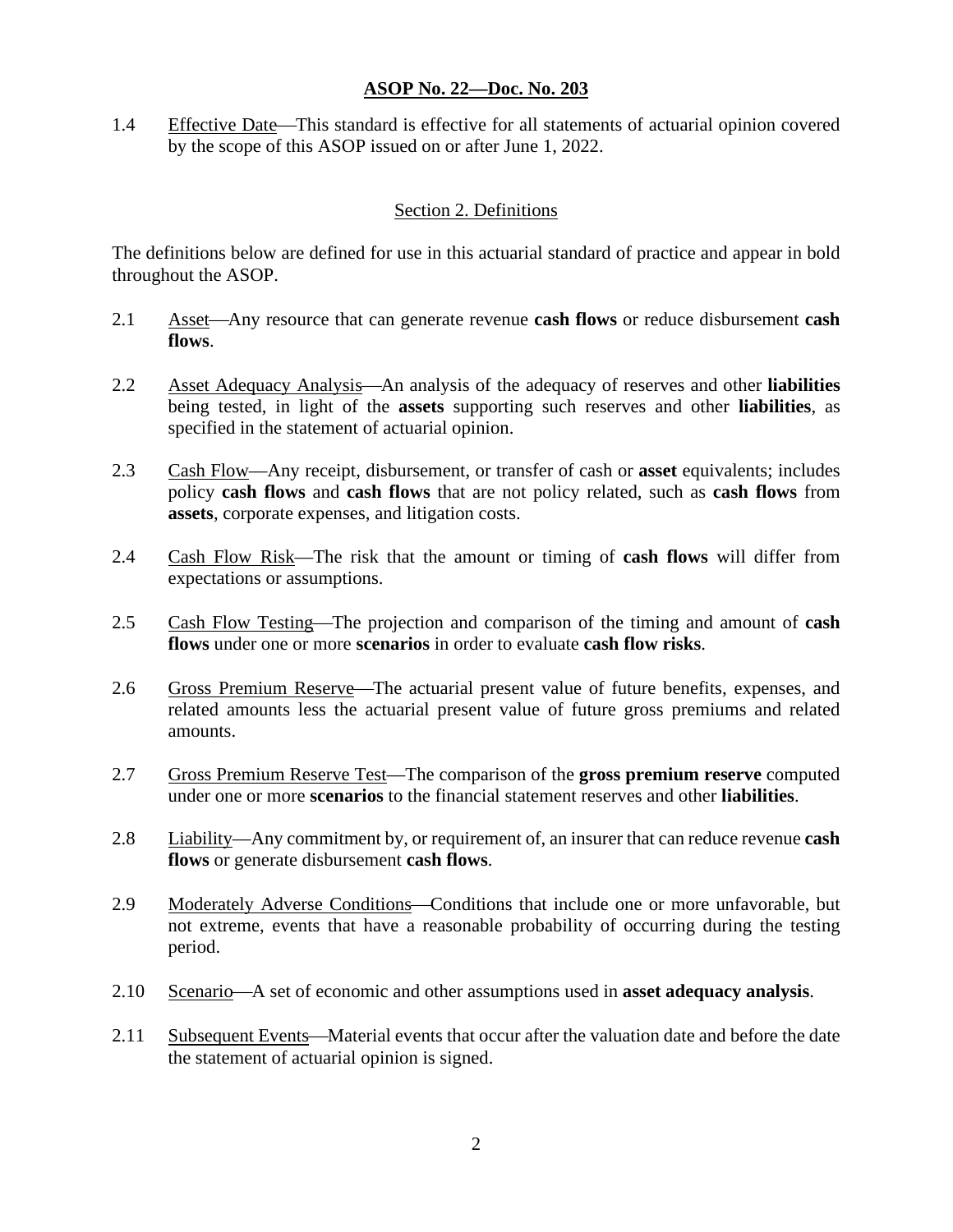#### <span id="page-9-1"></span><span id="page-9-0"></span>Section 3. Analysis of Issues and Recommended Practices

3.1 Asset Adequacy Analysis—When performing an **asset adequacy analysis**, the actuary should choose a block of **assets** such that the statement value of those **assets** is no greater than the statement value of the reserves and other **liabilities** being tested. The actuary should determine whether additional **assets** are needed to support the reserves and other **liabilities** being tested under **moderately adverse conditions**. If the actuary determines that additional **assets** are needed, then the actuary should establish an additional reserve equal to the statement value of those additional **assets** and test that the total **assets**, including the additional **assets**, are adequate to support the reserves and other **liabilities** under **moderately adverse conditions**.

The actuary should use professional judgment in choosing **assets** that are appropriate for the analysis method and are not used to support reserves and other **liabilities** other than those being tested by the actuary. The actuary should take into account the types and associated risks of the **assets** and **liabilities** in the **asset adequacy analysis**.

3.1.1 Analysis Methods—The actuary should use professional judgment in choosing an appropriate analysis method. The actuary may use a single method of analysis for all reserves and other **liabilities** or a number of different methods of analyses for each of several blocks of business.

<span id="page-9-2"></span>The actuary should consider using **cash flow testing** and should refer to ASOP No. 7, *Analysis of Life, Health, or Property/Casualty Insurer Cash Flows*. **Cash flow testing** is generally appropriate where **cash flows** vary under different economic **scenarios**.

The actuary may consider using analysis methods other than **cash flow testing** to evaluate the adequacy of the **assets** to support the reserves and other **liabilities** being tested. The following are examples of other analysis methods:

- a. Gross Premium Reserve Test-A **gross premium reserve test** may be appropriate when the testing would emphasize the sensitivity of **cash flows** arising from **liabilities** under **moderately adverse conditions**. For example, this type of method may be appropriate for term insurance backed by noncallable bonds.
- b. Demonstration of Conservatism—A demonstration of conservatism may be appropriate when the degree of conservatism in the reserves and other **liabilities** is so great that the **cash flows** are covered under **moderately adverse conditions**. For example, this type of method may be appropriate for a block of accidental death and dismemberment insurance if that block is reserved using conservative interest rates and mortality/morbidity tables.
- c. Demonstration of Immaterial Variation-A demonstration that the risks are not subject to material variation may be appropriate when the **cash flow**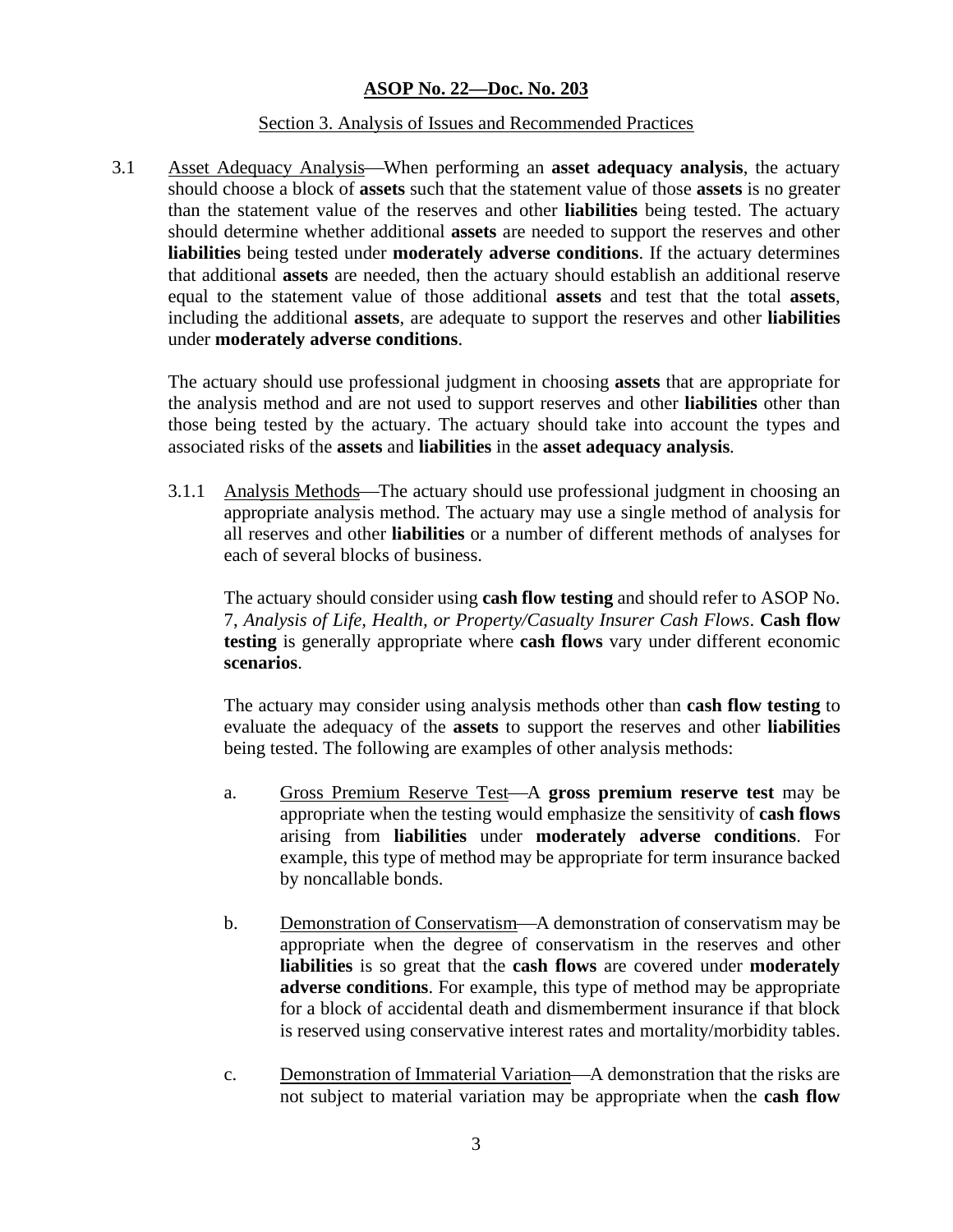**risks** have been limited by product design and the investment strategy. For example, this type of method may be appropriate for a non-life contingent payout annuity backed by a **cash flow** matched **asset** portfolio.

- d. Risk Theory Techniques—Analysis using risk theory techniques may be appropriate when the risks inherent in products with short-duration **liabilities** are supported by short-duration **assets**. Such techniques can be used to measure **cash flows** for risks that are subject to large fluctuations that arise infrequently since the **cash flows** arising from **liabilities** can rarely be matched to the **cash flows** arising from **assets** under **moderately adverse conditions**. For example, this method may be appropriate for risks involving a small number of large individual claims over a short period, such as catastrophe or stop loss coverage.
- e. Loss Ratio Methods—Loss ratio methods may be appropriate when the **cash flows** are of short duration. Under these methods, morbidity or mortality costs may be tested under **moderately adverse conditions**. For example, these methods may be appropriate for certain short-term disability coverages.
- <span id="page-10-2"></span><span id="page-10-1"></span><span id="page-10-0"></span>3.1.2 Assumptions—The actuary should choose assumptions that are appropriate for the analysis.
	- 3.1.2.1 Trends—The actuary should consider reflecting anticipated trends in the assumptions. When determining the level of trend to apply, if any, the actuary should take into account the following:
		- a. whether different trends should be used for different types of business. For example, mortality improvement may be different between life and annuity products;
		- b. the source and credibility of the data from which the assumptions are derived (for further guidance, the actuary should refer to ASOP No. 23, *Data Quality*, and ASOP No. 25, *Credibility Procedures*). For example, different trends may be appropriate when using company experience vs. industry studies; and
		- c. the impact of trends on **cash flows**. For example, the effect of future economic conditions on policyholder elections.
	- 3.1.2.2 Margins—The actuary should consider including margins in assumptions to reflect adverse deviation. When determining the level of assumption margins, if any, the actuary should take into account the following:
		- a. the level of uncertainty for the assumption, including sparsity of data;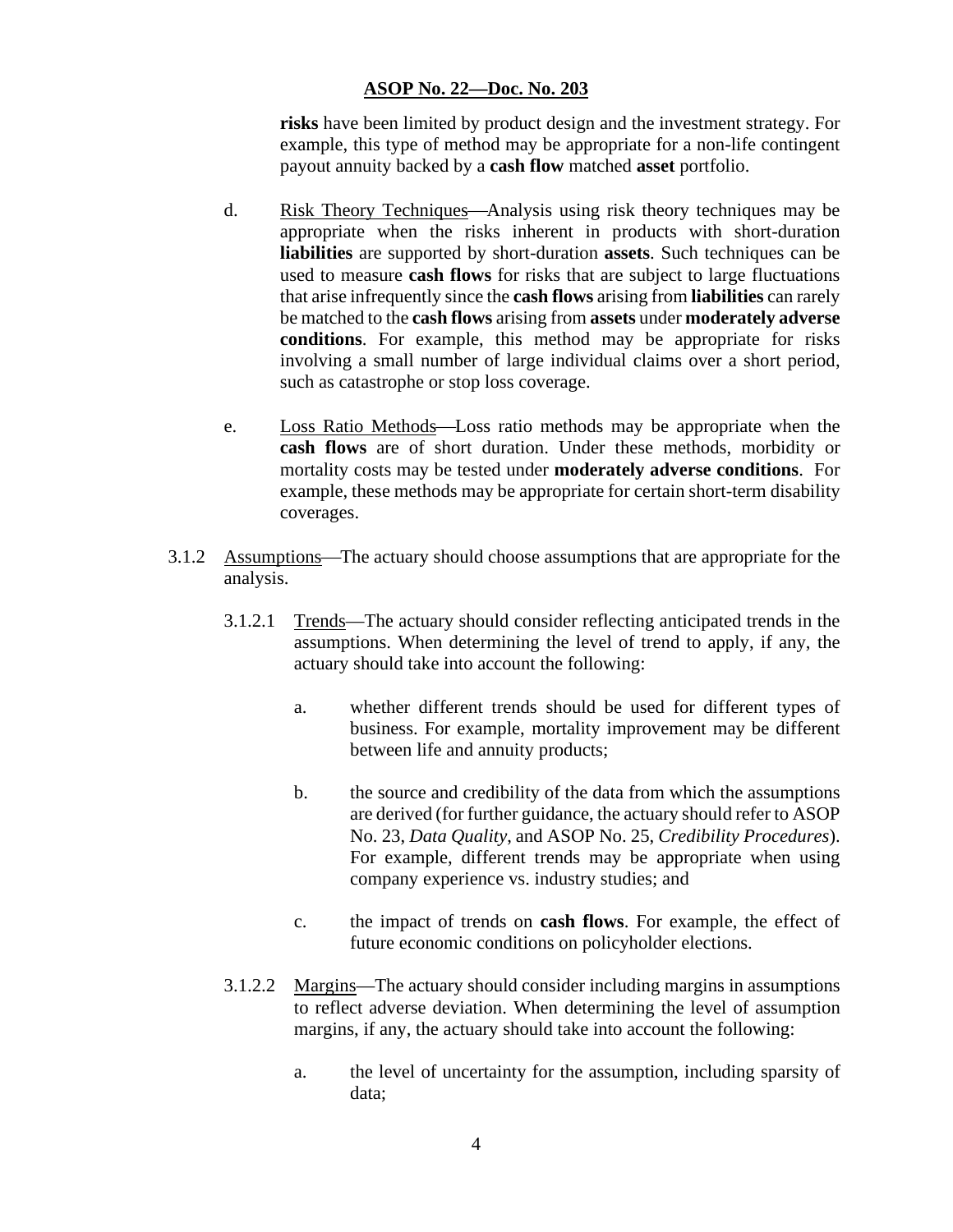- b. the degree of adverse deviation covered by the margin;
- c. whether the margins vary over time;
- d. whether individual margins or aggregate margins are used in the analysis;
- e. the interaction between assumptions, including the overall impact of margins; and
- <span id="page-11-1"></span><span id="page-11-0"></span>f. the possibility that more than one adverse condition could occur at one time.
- 3.1.2.3 Discount Rates—When using an analysis method that requires the use of discount rates, the actuary should choose discount rates that are consistent with the yield on **assets** chosen for the analysis, any investment strategy used in the analysis, and the testing horizon used in the analysis.
- <span id="page-11-2"></span>3.1.2.4 Sensitivity Testing of Assumptions—In setting assumptions and assumption margins, the actuary should consider performing sensitivity testing of how variations in an assumption or combinations of assumptions affect the **asset adequacy analysis** results.
- 3.1.3 Reinsurance Ceded—The actuary should consider reflecting reinsurance ceded **cash flows** in the **asset adequacy analysis** regardless of whether the analysis is performed for a direct writing company or a reinsurer. In deciding whether and how to reflect the reinsurance ceded **cash flows**, the actuary should solicit information from management regarding the extent of reinsurance, the associated **cash flows**, their collectability, any disputes with reinsurers, and practices regarding provisions for reinsurance ceded. The actuary's consideration of reinsurance ceded does not imply an opinion on the financial condition of any reinsurer.
- <span id="page-11-3"></span>3.1.4 Aggregation During TestingWhen performing an **asset adequacy analysis**, the actuary may aggregate reserves and other **liabilities** for multiple blocks of business if the **assets** or **cash flows** from the blocks are available to support the reserves and other **liabilities** of the aggregated blocks of business. When performing this aggregation, the actuary should not use **assets** or **cash flows** from one block of business to discharge the reserves and other **liabilities** of another block of business if those **assets** or **cash flows** cannot be used for that purpose.
- <span id="page-11-4"></span>3.1.5 Use of Cash Flows from Other Financial Calculations—If the actuary uses **cash flows** from other financial calculations (for example, principle-based reserve or capital models) in the **asset adequacy analysis**, the actuary should take into account any differences between the **cash flows** in the financial calculations and the **asset adequacy analysis** due to items such as the following: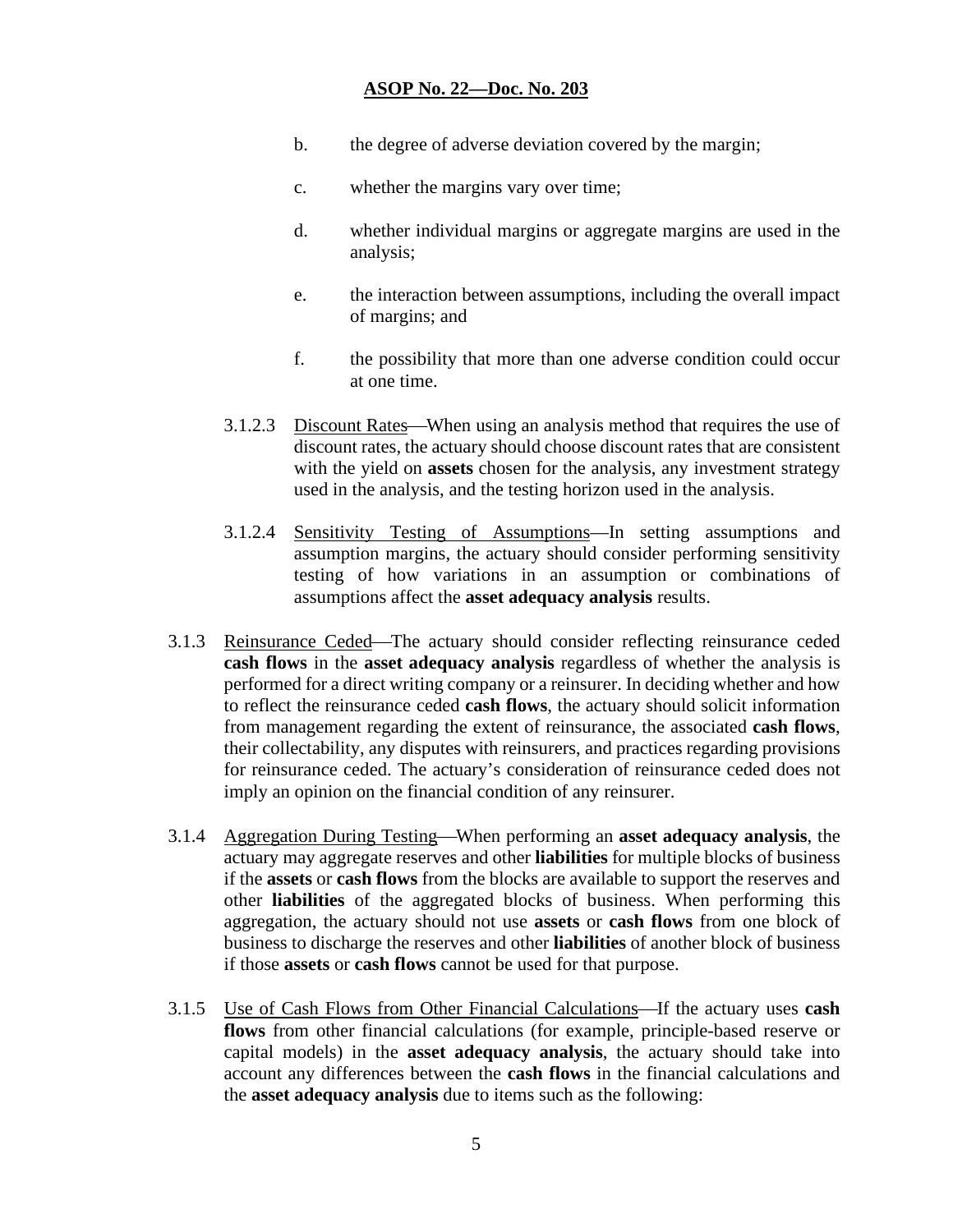- a. starting **assets**;
- b. assumptions, including margins;
- c. sensitivities;
- d. any interim shortfalls in accumulated **cash flows**;
- e. any requirements for the aggregation of results that are specified by applicable law;
- f. distribution of surplus; and
- g. taxes.

<span id="page-12-0"></span>If the actuary uses **cash flows** from other financial calculations, the actuary should confirm that the assumptions underlying these **cash flows** are appropriate for an **asset adequacy analysis** under **moderately adverse conditions**.

3.1.6 Separate Account Assets—When separate account business is included in the analysis, the actuary may include separate account **assets** in excess of separate account reserves and other **liabilities**. This treatment would result in fewer general account **assets** being used in the analysis than if the separate account business had been excluded.

<span id="page-12-1"></span>The actuary should determine whether it is appropriate to use **cash flows** from separate account **assets** to support reserves and other **liabilities** that are not associated with the separate account. When making the determination, the actuary should take into account any legal restrictions, such as separate account **assets** that are not chargeable with **liabilities** arising out of any other business under state law.

- 3.1.7 Management Action—When reflecting in-force management actions in the **asset adequacy analysis**, the actuary should take into account the following:
	- a. the insurer's capacity and intent to take such actions;
	- b. the insurer's documented procedures and historical practice;
	- c. the policy provisions;
	- d. whether other assumptions, such as policyholder behavior assumptions, are reasonable in light of the actions;
	- e. whether there are impediments to the implementation timeline, such as the need to obtain regulatory approval or process limitations; and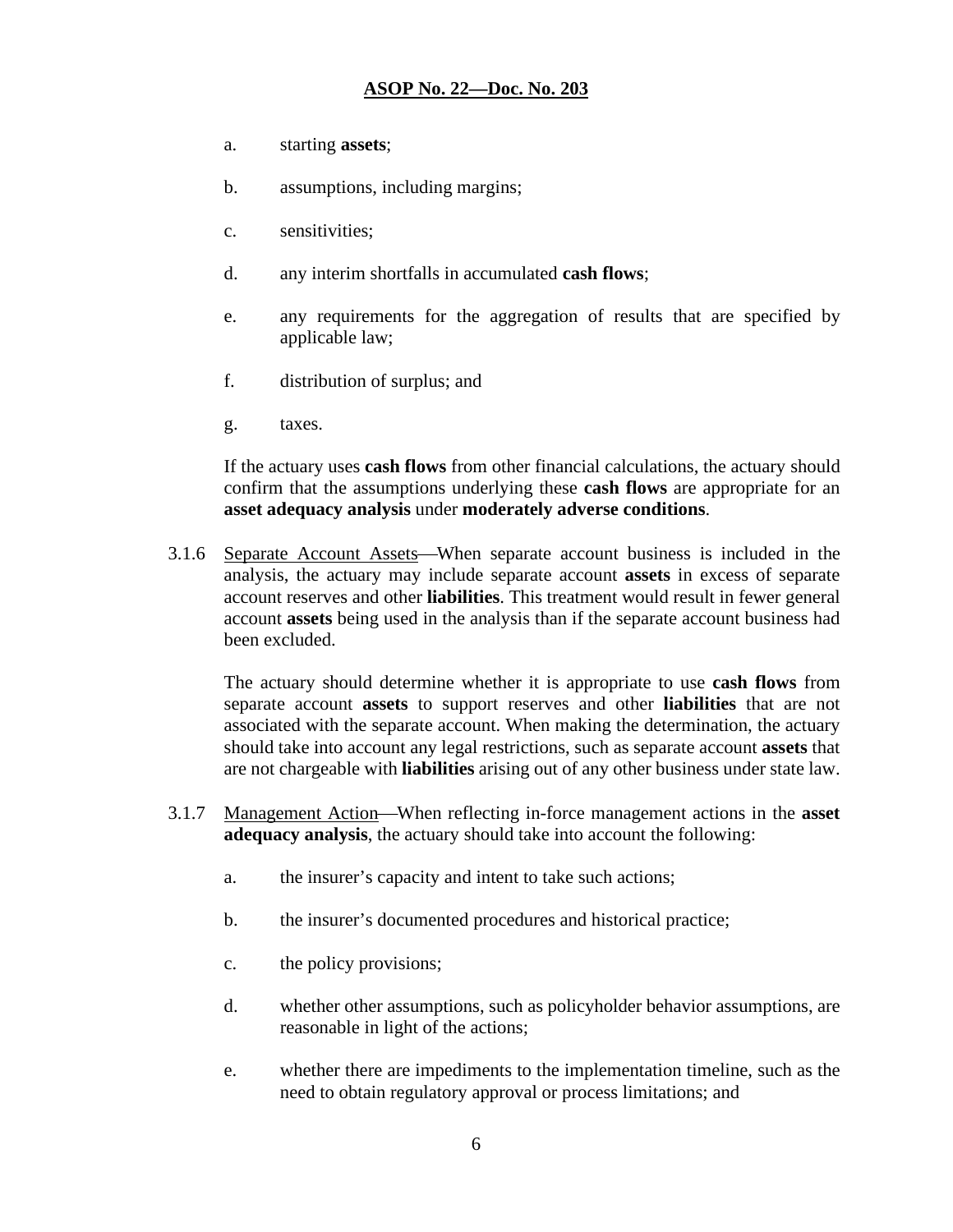f. whether the actions are reasonable and comply with applicable law.

<span id="page-13-0"></span>The actuary should consider quantifying the impacts of these actions as part of the analysis.

3.1.8 Use of Data or Analyses Predating the Valuation Date—If appropriate, the actuary may use data or analyses predating the valuation date. When using data or analyses prior to the valuation date, the actuary should take into account the reasonableness of such prior period data, studies, analyses, or methods; whether key assumptions are still appropriate; and whether any material events have occurred prior to the valuation date that would invalidate the **asset adequacy analysis** on which the statement of actuarial opinion is based.

Examples of data or analyses an actuary may use include:

- a. data taken from a time that predates the valuation date, such as data from September 30 to support a December 31 valuation;
- b. an **asset adequacy analysis** performed prior to the valuation date;
- c. an analysis performed at the time of policy issue; and
- <span id="page-13-1"></span>d. prior analysis of a closed block of business.
- 3.1.9 Testing HorizonThe actuary should perform an **asset adequacy analysis** over a period that extends to a point at which, in the actuary's professional judgment, the use of a longer period would not materially affect the results of the analysis.
- 3.1.10 Changes in Methods, Models, or Assumptions—If the methods, models, or assumptions differ from those in the prior statement of actuarial opinion, the actuary should consider quantifying the impacts of these changes.

<span id="page-13-3"></span><span id="page-13-2"></span>The use of new methods, models, or assumptions for new **liability** segments (for example, a new line of business or product) or new **asset** amounts is not a change within the meaning of this section.

3.1.11 CompletenessWhen performing the **asset adequacy analysis**, the actuary should take into account anticipated material **cash flows** such as renewal premiums, guaranteed and nonguaranteed benefits and charges, expenses, and taxes. In determining the **assets** supporting the tested reserves and other **liabilities**, the actuary should take into account any **asset** segmentation system used by the company.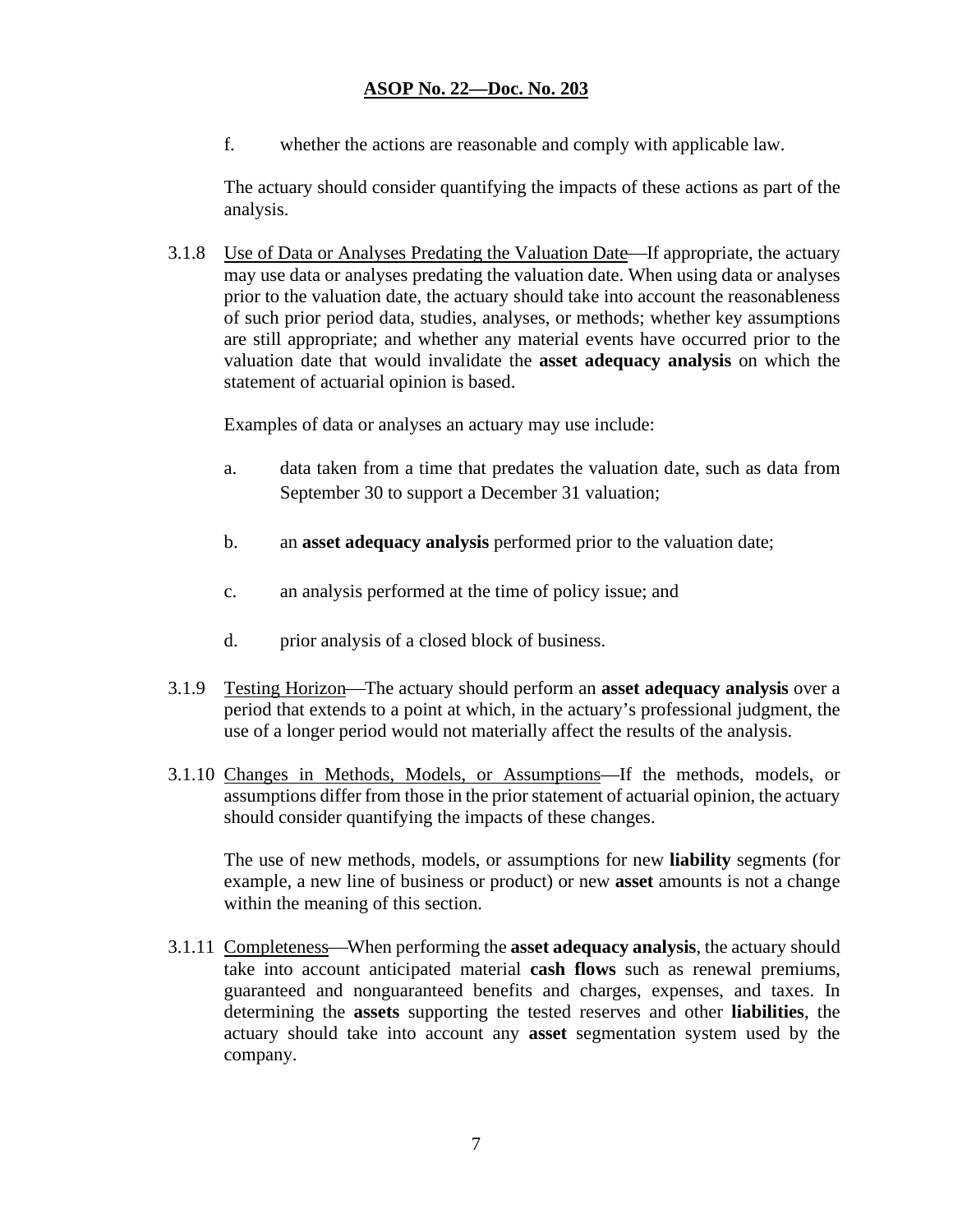<span id="page-14-0"></span>The actuary should confirm that the total amount of any reserves and other **liabilities** reported as "not analyzed" is immaterial.

- 3.1.12 Reliance on Others for Data, Projections, and Supporting Analysis—The actuary may rely on data, projections, and supporting analysis supplied by others. When practicable, the actuary should review the data, projections, and supporting analysis for reasonableness and consistency. For further guidance, the actuary should refer to ASOP No. 23, ASOP No. 41, *Actuarial Communications*, and ASOP No. 56, *Modeling*. The actuary should disclose the extent of any such reliance.
- <span id="page-14-4"></span><span id="page-14-3"></span><span id="page-14-2"></span><span id="page-14-1"></span>3.1.13 Subsequent Events—The actuary should make a reasonable effort to be informed about **subsequent events**.
- <span id="page-14-7"></span><span id="page-14-6"></span><span id="page-14-5"></span>3.2 Forming an Opinion with Respect to Asset Adequacy Analysis—When forming an opinion with respect to **asset adequacy analysis**, the actuary should follow the guidance below.
	- 3.2.1 Reasonableness of Results—The actuary should review the modeled future economic and experience conditions and test results for reasonableness.
	- 3.2.2 Adequacy of Reserves and Other Liabilities—The actuary should determine whether the reserves and other **liabilities** being tested are adequate under **moderately adverse conditions**, in light of the **assets** supporting such reserves and other **liabilities**. The actuary should recognize that holding reserves or other **liabilities** so great as to withstand any conceivable circumstance, no matter how adverse, may imply an excessive level of reserves or other **liabilities**.
	- 3.2.3 Analysis of Scenario Results—If the supporting **assets** are insufficient to meet the reserves and other **liabilities** under a **scenario**, the actuary should consider whether further analysis is required. However, this situation does not necessarily mandate additional reserves or other **liabilities**. Further analysis may indicate that current reserves and other **liabilities** are adequate. For example, if a large number of **scenarios** were run, the failure of a small percentage of them may not indicate the need for additional reserves or other **liabilities**.
	- 3.2.4 Aggregation of Results—If business segments are modeled separately, the actuary may consider offsetting deficiencies in one business segment with sufficiencies in another business segment for the purposes of reporting and documenting the results of testing. When considering aggregation of results to offset deficiencies, the actuary should take into account the type and timing of **cash flows**, the related **cash flow risks**, and the comparability of elements of the analysis such as analysis methods, **scenarios**, discount rates, and sensitivity of assumptions.
	- 3.2.5 Results from Prior Years—The actuary should consider analyzing the results over time and reconciling the results from prior years.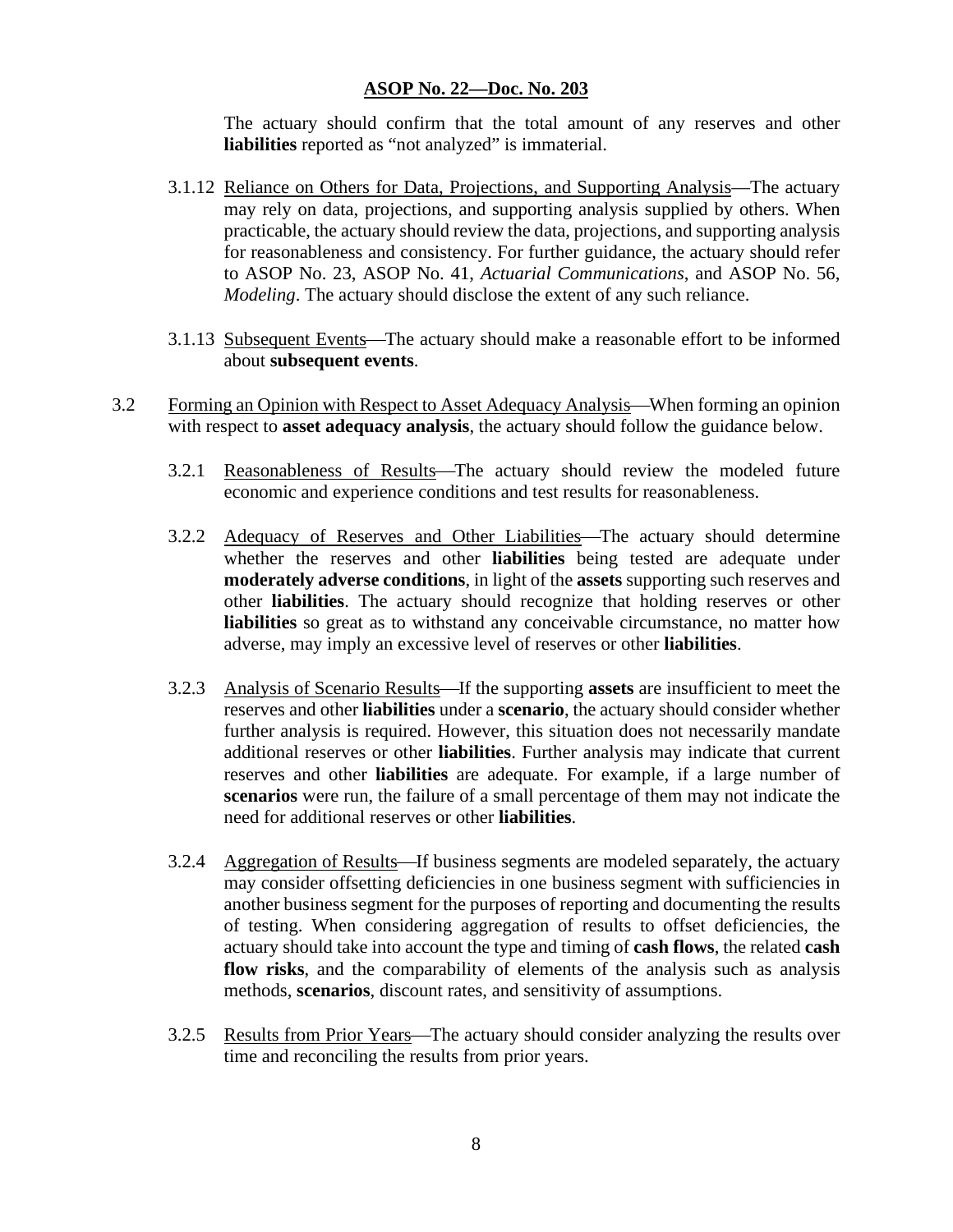- <span id="page-15-0"></span>3.2.6 Opinions of Other Actuaries—When more than one actuary contributes to the **asset adequacy analysis**, the opining actuary should form an overall opinion without claiming reliance on the opinions of other actuaries.
- <span id="page-15-2"></span><span id="page-15-1"></span>3.2.7 Deficiencies—The actuary should be aware of any deficiencies or limitations in the data, analyses, assumptions, or related information used in the **asset adequacy analysis**.
- 3.3 Statement of Actuarial Opinion Based on Asset Adequacy Analysis—The actuary should follow the form, content, and recommended language of the statement of actuarial opinion, as specified by applicable law. The actuary should identify the intended purpose of the statement of actuarial opinion. The actuary should include a statement on the adequacy of reserves and other **liabilities** based on an **asset adequacy analysis**, the details of which are contained in the supporting memorandum.
- <span id="page-15-3"></span>3.4 Documentation—The actuary should prepare and retain documentation to support compliance with the requirements of section 3 and the disclosure requirements of section 4. The actuary should prepare such documentation in a form such that another actuary qualified in the same practice area could assess the reasonableness of the actuary's work. The degree of such documentation should be based on the professional judgment of the actuary and may vary with the complexity and purpose of the actuarial services. In addition, the actuary should refer to ASOP No. 41 for guidance related to the retention of file material other than that which is to be disclosed under section 4.

# <span id="page-15-5"></span><span id="page-15-4"></span>Section 4. Communications and Disclosures

- 4.1 Required Disclosures in an Actuarial Report—When issuing an actuarial report to which this standard applies, including statements of actuarial opinion, regulatory asset adequacy issues summaries (RAAISs), and supporting memoranda, the actuary should refer to ASOP Nos. 7, 11, 23, 25, 28, 41, and 56, as applicable. In addition, the actuary should disclose the following, whether or not required by applicable law:
	- a. the intended purpose of the statement of actuarial opinion and a statement on the adequacy of reserves and other **liabilities** based on an **asset adequacy analysis** (see section 3.3);
	- b. whether additional reserves have been established due to the **asset adequacy analysis** (see section 3.1);
	- c. the **assets** chosen, the methodology used for their selection, and their appropriateness for the analysis method (see section 3.1);
	- d. the **asset adequacy analysis** methods chosen, and the information and analysis used to support the determination that the method is appropriate for the reserves and other **liabilities** being tested (see section 3.1.1);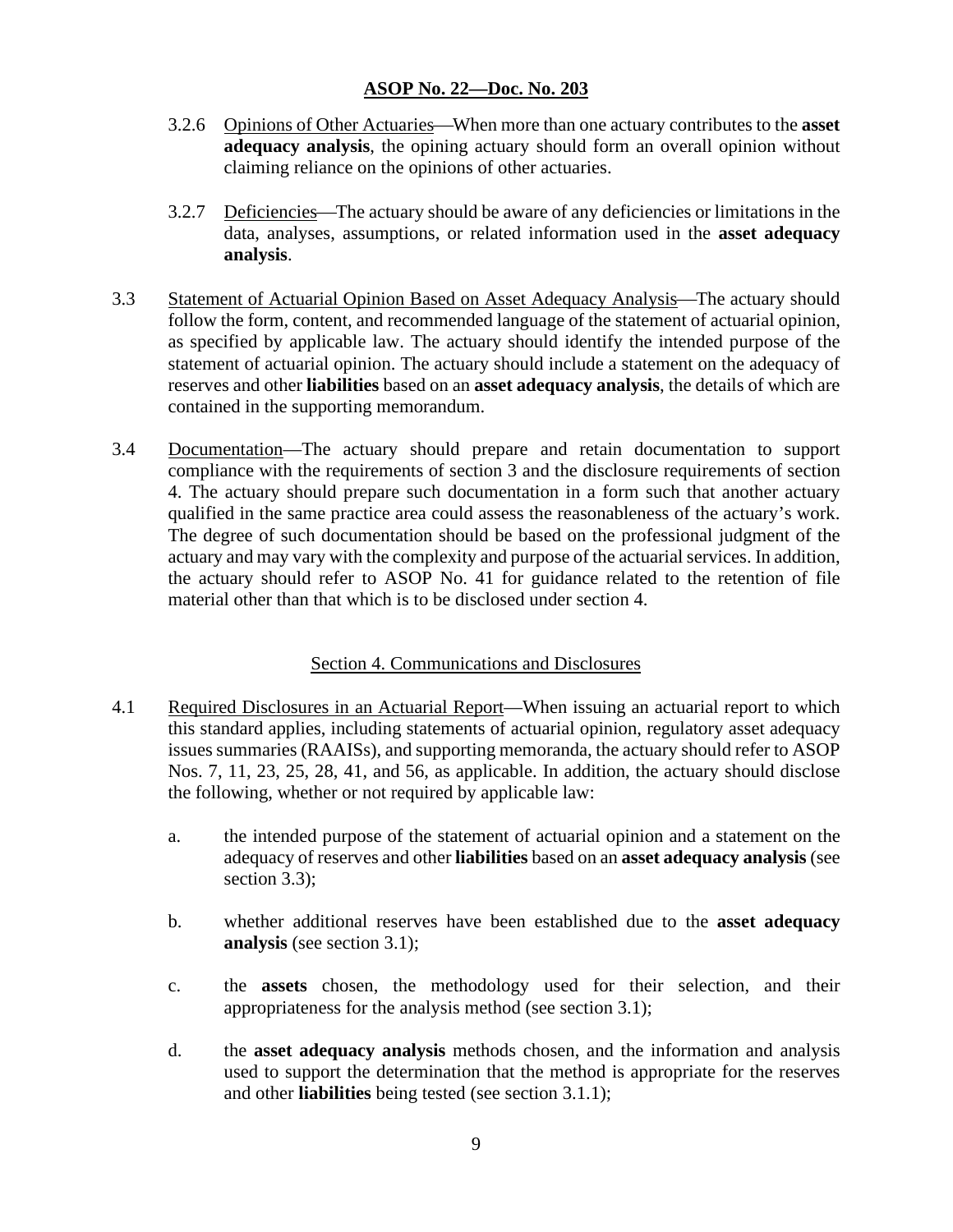- e. the material risks analyzed, any sensitivity tests performed on those risks, and the results of those tests, when relevant (see sections 3.1 and 3.1.2.4);
- f. the assumptions chosen and any trends reflected in the assumptions (see sections 3.1 and 3.1.2);
- g. the margins chosen, even if the actuary concludes that a margin is not necessary (see section 3.1.2.2);
- h. any discount rates used (section 3.1.2.3);
- i. whether and how reinsurance ceded **cash flows** were reflected in the **asset adequacy analysis** (see section 3.1.3);
- j. whether any aggregation was done, either during testing or during analysis of results (see sections 3.1.4 and 3.2.4);
- k. the use of **cash flows** from other financial calculations in the **asset adequacy analysis** (see section 3.1.5);
- l. the use of **assets**, reserves and other **liabilities**, and **cash flows** from the separate account in the **asset adequacy analysis** (see section 3.1.6);
- m. any management actions reflected in the **asset adequacy analysis** (see section 3.1.7);
- n. the use of any prior period data, studies, financial analyses, and methods; whether such use is still appropriate; and whether any material events have occurred prior to the valuation date that would invalidate the **asset adequacy analysis** on which the statement of actuarial opinion is based (see section 3.1.8);
- o. the testing horizon used in the **asset adequacy analysis** (see section 3.1.9);
- p. any material changes in the methods, models, or assumptions from those used in the prior statement of actuarial opinion or if the models, assumptions, or methods used in the prior statement of actuarial opinion are unknown (see section 3.1.10);
- q. the basis of any judgment that the total amount of any reserves and other **liabilities** reported as "not analyzed" is immaterial (see section 3.1.11);
- r. the extent of any reliance on the data, projections, or supporting analysis of others (see section 3.1.12);
- s. any **subsequent events** of which the actuary is aware (see section 3.1.13);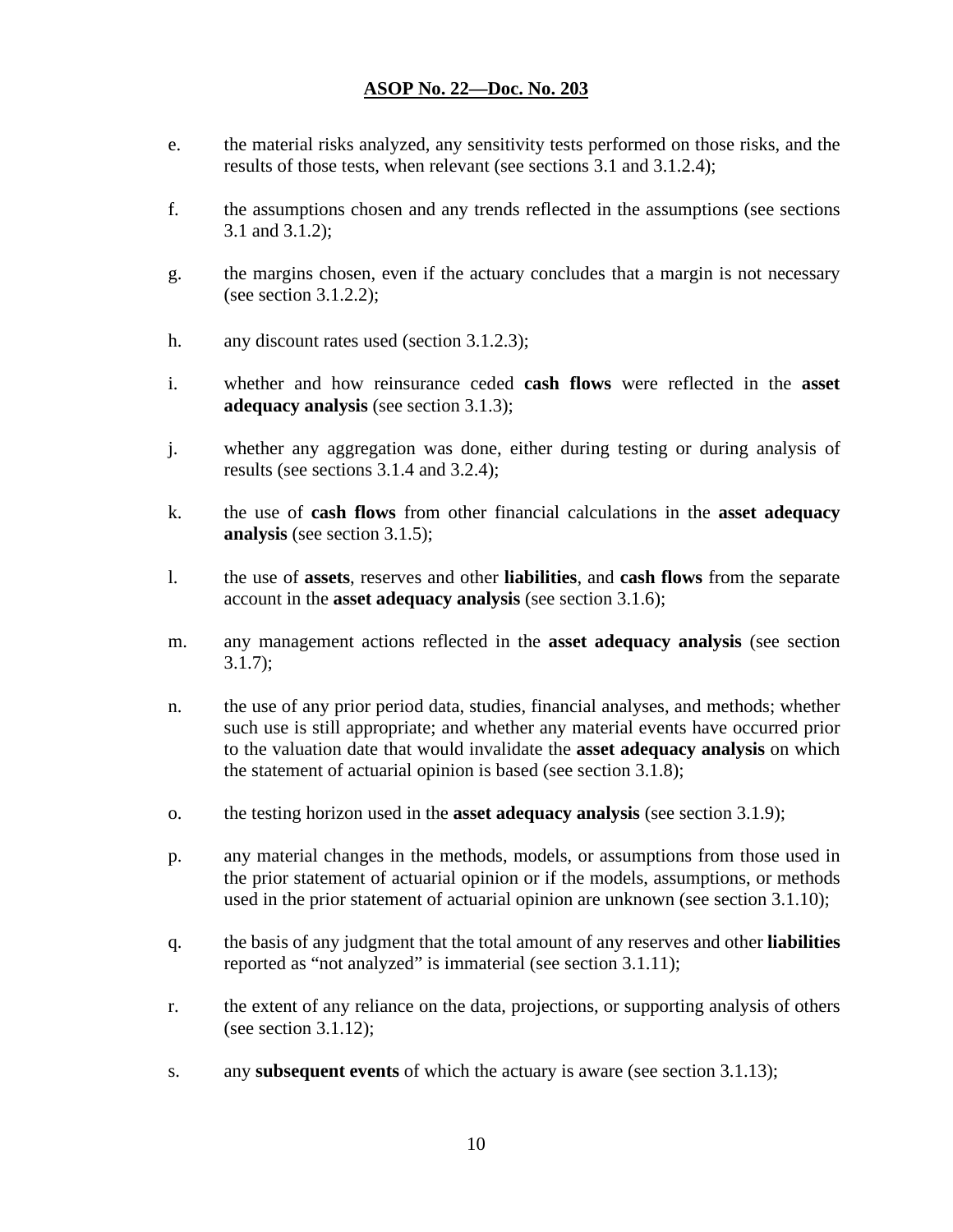- t. the criteria used to form an opinion about the adequacy of reserves or other **liabilities** (see section 3.2.2); and
- <span id="page-17-0"></span>u. any deficiencies or limitations in the data, analyses, assumptions, or related information used in the **asset adequacy analysis** (see section 3.2.7).
- 4.2 Additional Disclosures in an Actuarial Report—The actuary should also include disclosures in accordance with ASOP No. 41 in an actuarial report for the following circumstances:
	- a. if any material assumption or method was prescribed by applicable law;
	- b. if the actuary states reliance on other sources and thereby disclaims responsibility for any material assumption or method selected by a party other than the actuary; and
	- c. if in the actuary's professional judgment, the actuary has deviated materially from the guidance of this ASOP.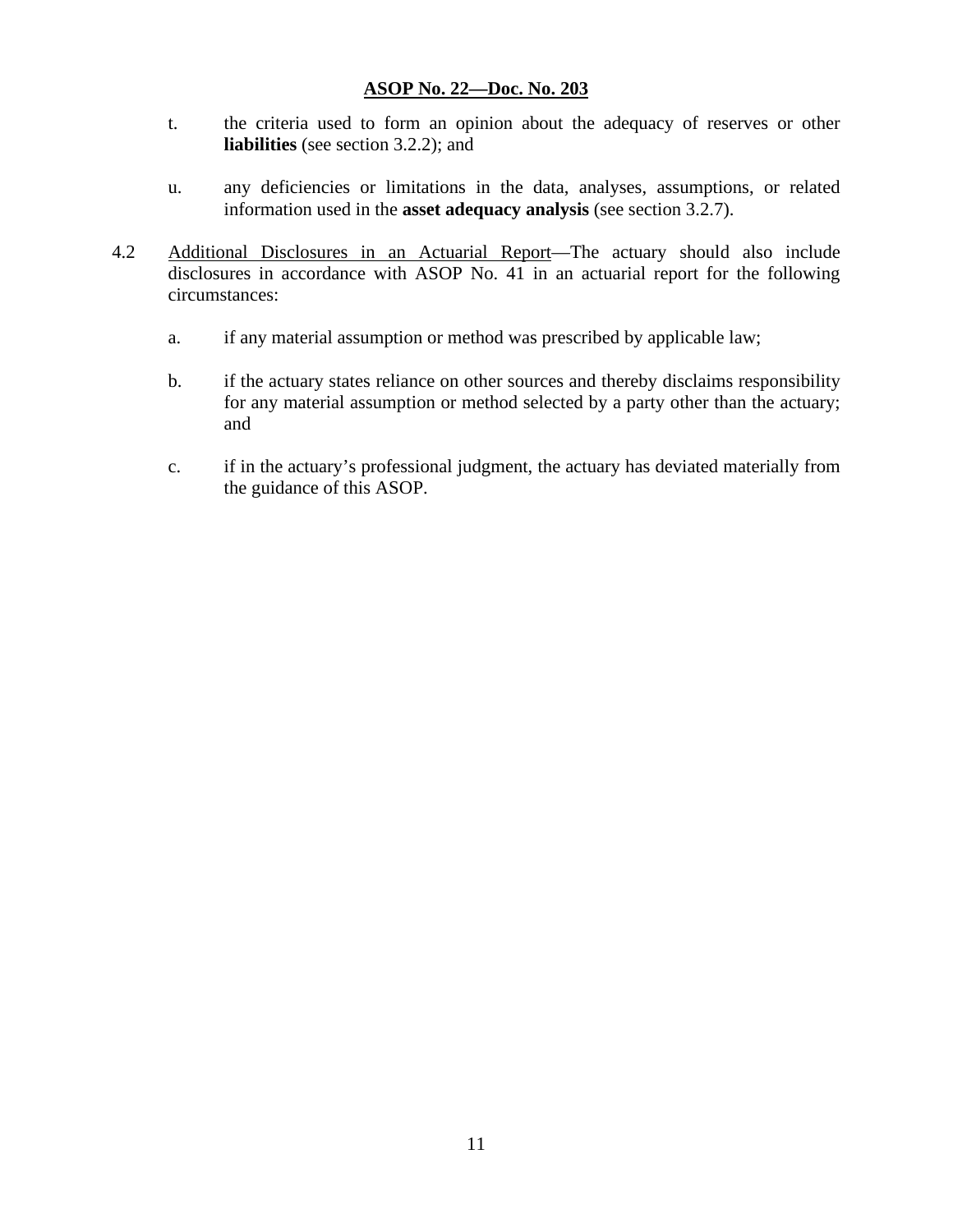#### <span id="page-18-0"></span>**Appendix 1**

### **Background and Current Practices**

*Note*: This appendix is provided for informational purposes and is not part of the standard of practice.

#### <span id="page-18-1"></span>Background

In 1975, the National Association of Insurance Commissioners (NAIC) began requiring that a statement of actuarial opinion on reserves and related actuarial items be included in the annual statement filed by life and health insurance companies. In response to this requirement, the American Academy of Actuaries promulgated Financial Reporting Recommendation No. 7, *Statement of Actuarial Opinion for Life Insurance Company Statutory Annual Statements,* setting forth the actuary's professional responsibilities in providing such an opinion.

The form and content of this actuarial opinion, as specified in the instructions to the annual statement, dealt specifically with reserves and did not explicitly address the adequacy of the assets supporting these reserves and other liabilities to meet the obligations of the company. Although not explicitly required to do so by the opinion or by existing professional standards, some actuaries began to analyze the adequacy of assets in forming their opinions. In addition, when the state of New York adopted the 1980 amendments to the *Standard Valuation Law*, it established an optional valuation basis for annuities, permitting lower reserves provided that an asset adequacy analysis supported the actuarial opinion with respect to such reserves.

The type of asset adequacy analysis most widely used by actuaries is multi-scenario cash flow testing. To guide actuaries choosing to use this technique, the Actuarial Standards Board (ASB) adopted ASOP No. 7, then titled *Performing Cash Flow Testing for Insurers*, in October 1988. In addition, in July 1990, the ASB adopted ASOP No. 14, *When to Do Cash Flow Testing for Life and Health Insurance Companies,* to provide guidance in determining whether to do cash flow testing in forming a professional opinion or recommendation.

In December 1990, the NAIC amended the *Standard Valuation Law*, and, in June 1991, the NAIC adopted the *Actuarial Opinion and Memorandum Regulation (AOMR)*. These actions had the effect of moving the requirement for the statement of actuarial opinion from the annual statement instructions into the model law itself and provided detailed instructions for the form and content of the opinion and the newly required supporting memorandum. The most significant changes made by the NAIC in the 1991 *AOMR* were that companies were required to name an appointed actuary, and, for companies subject to section 8 of the *AOMR*, statements of actuarial opinion on reserve and other liability adequacy were required to be based on an asset adequacy analysis described in the supporting memorandum. The asset adequacy analysis required by the regulation must conform to the standards of practice promulgated by the ASB.

For companies subject to section 7, the 1991 *AOMR* required an actuarial opinion that the reserves and related actuarial items have been calculated in accordance with the *Standard*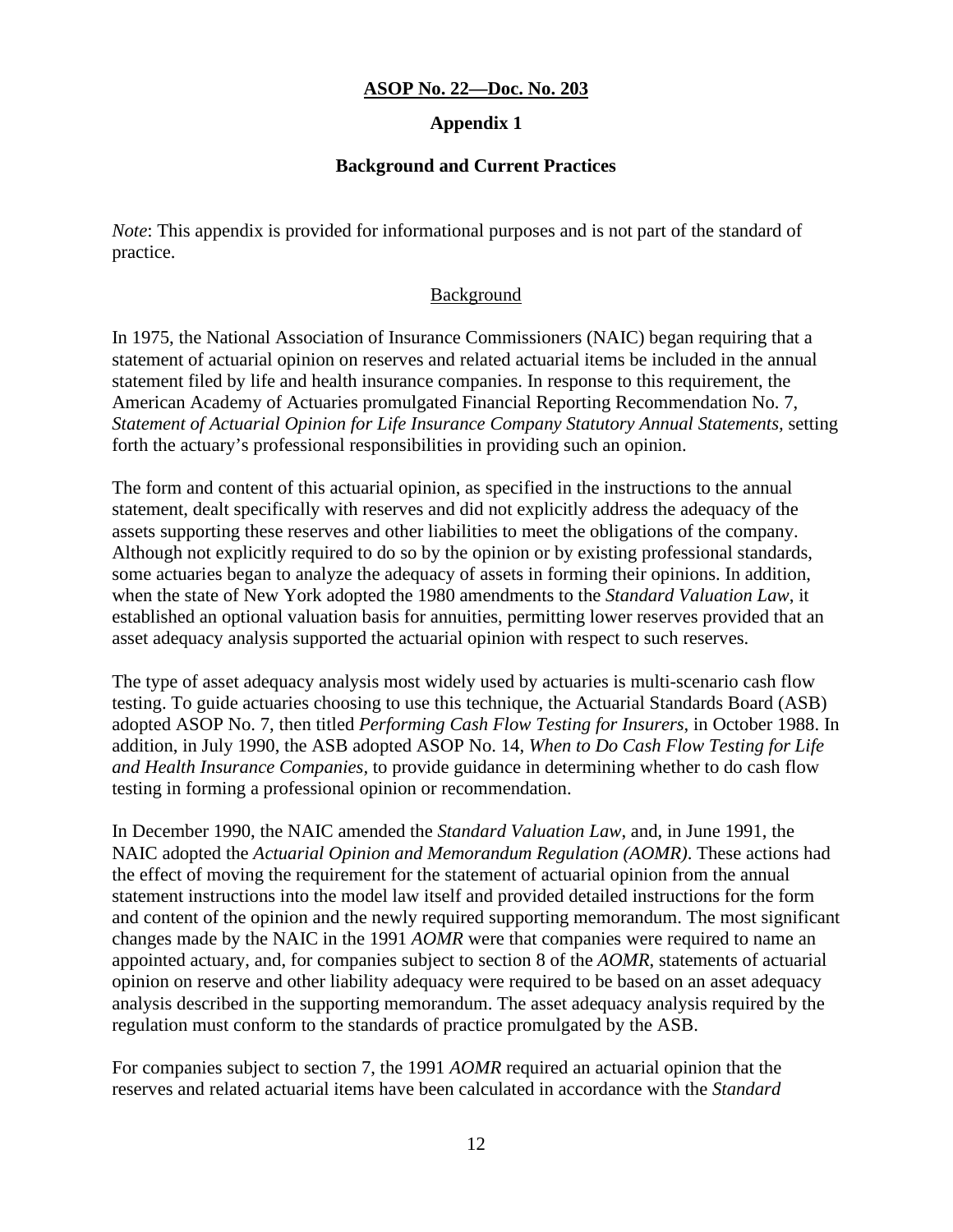*Valuation Law* and supporting regulations. Section 7 of the 1991 AOMR did not require an opinion on reserve adequacy.

The ASB adopted Actuarial Compliance Guideline (ACG) No. 4, *Statutory Statements of Opinion Not Including an Asset Adequacy Analysis by Appointed Actuaries for Life and Health Insurers*, in 1993 to provide guidance for section 7 opinions.

In 1993, the ASB also adopted ASOP No. 22, *Statutory Statements of Opinion Based on Asset Adequacy Analysis by Appointed Actuaries for Life or Health Insurers*, which replaced Financial Reporting Recommendation Nos. 7 and 11 as guidance for section 8 opinions.

In the late 1990s and early 2000s, the ASB reviewed all standards of practice related to cash flow testing. Portions of ASOP No. 14 were incorporated into ASOP Nos. 7 and 22. In 2001, the ASB adopted the revised ASOP Nos. 7 and 22 and repealed ASOP No. 14.

Starting in 2001, the model *AOMR* adopted by the NAIC required all actuarial opinions to be based on asset adequacy analysis.

In addition to the *AOMR*, actuarial opinions are required under the NAIC's *Synthetic Guaranteed Investment Contracts Model Regulation* and under the NAIC's *Separate Accounts Funding Guaranteed Minimum Benefits under Group Contracts Model Regulation*.

In 2012, the NAIC initially adopted the *Valuation Manual*, which sets forth the minimum reserve and related requirements for jurisdictions where the *Standard Valuation Law*, as amended by the NAIC in 2009, has been enacted. The *Valuation Manual* took effect on January 1, 2017, pursuant to section 11 of the *Standard Valuation Law*. Requirements for the annual actuarial opinion and memorandum pursuant to section 3 of the *Standard Valuation Law* are provided in "VM-30: Actuarial Opinion and Memorandum Requirements." In December 2017, the NAIC adopted Actuarial Guideline LI, *The Application of Asset Adequacy Testing to Long-Term Care Insurance Reserves*, which provides uniform guidance and clarification of requirements for asset adequacy testing for long-term care insurance.

In response to these NAIC activities, the ASB decided to revise this ASOP.

#### <span id="page-19-0"></span>Current Practices

Statements of actuarial opinion on reserves and related items have been provided since 1975, and practice regarding the basic elements of the opinion is well established. With respect to opinions based on asset adequacy analysis, current practice continues to evolve.

Actuaries who perform asset adequacy analysis use professional judgment in choosing the appropriate methods, testing periods, modeling techniques, levels of aggregation, etc. The actuary forms an opinion based on the results of the asset adequacy analysis results and any additional analyses needed to render that opinion. The actuarial memorandum discloses the details of the asset adequacy analysis and the basis for the actuary's opinion. Additional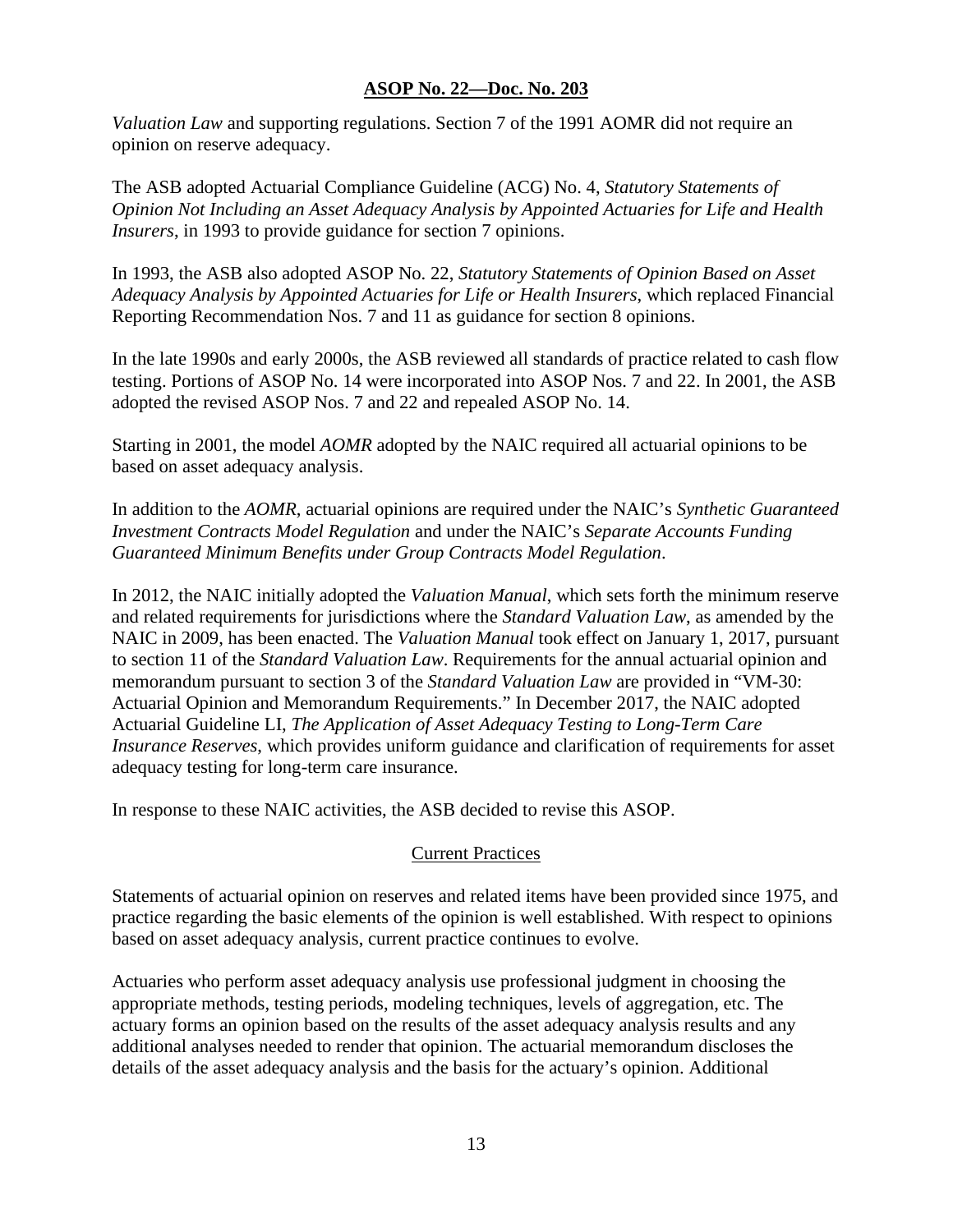documentation may be prepared by the actuary as appropriate to support the actuarial memorandum.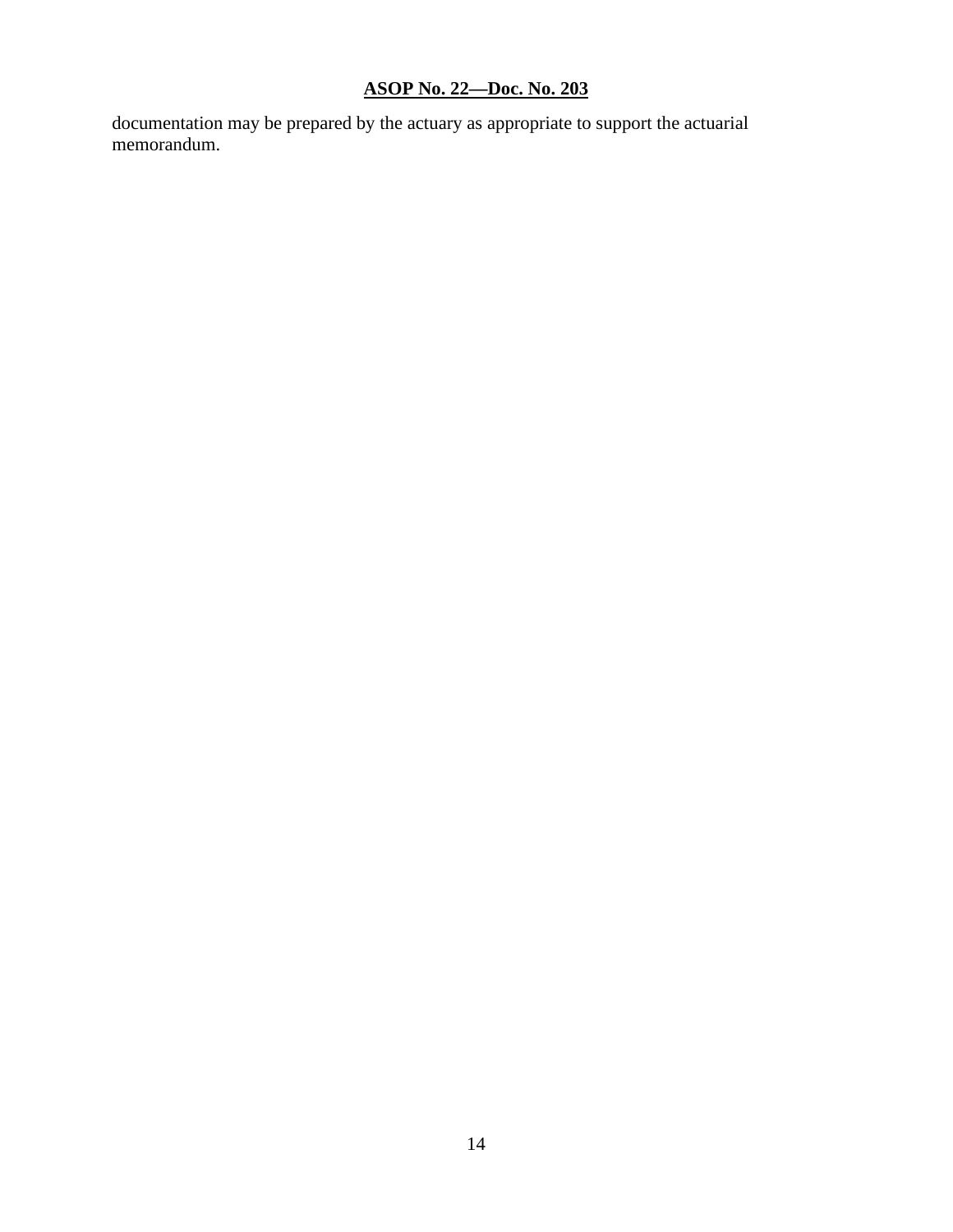# <span id="page-21-0"></span>**Appendix 2**

# **Comments on the Second Exposure Draft and Responses**

The second exposure draft of this ASOP, *Statements of Actuarial Opinion Based on Asset Adequacy Analysis for Life Insurance, Annuity, or Health Insurance Reserves and Other Liabilities*, was approved in March 2020 with a comment deadline of November 30, 2020. Eight comment letters were received, some of which were submitted on behalf of multiple commentators, such as by firms or committees. For purposes of this appendix, the term "commentator" may refer to more than one person associated with a particular comment letter. The ASOP No. 22 Task Force and Life Committee carefully considered all comments received, and the ASB reviewed (and modified, where appropriate) the changes proposed.

Summarized below are the significant issues and questions contained in the comment letters and responses. Minor wording or punctuation changes that were suggested but not significant are not reflected in the appendix, although they may have been adopted.

The term "reviewers" in appendix 2 includes the ASOP No. 22 Task Force, the ASB Life Committee, and the ASB. Also, unless otherwise noted, the section numbers and titles used in appendix 2 refer to those in the second exposure draft.

| <b>GENERAL COMMENTS</b>               |                                                                                                                                                                                    |  |
|---------------------------------------|------------------------------------------------------------------------------------------------------------------------------------------------------------------------------------|--|
| Comment                               | One commentator suggested replacing the phrase "reserves and other liabilities" with "liabilities."                                                                                |  |
| Response                              | The reviewers disagree and made no change.                                                                                                                                         |  |
| <b>SECTION 2. DEFINITIONS</b>         |                                                                                                                                                                                    |  |
| <b>Section 2.1, Asset</b>             |                                                                                                                                                                                    |  |
| Comment                               | One commentator believed the definition of assets was vague and proposed rewording the<br>definition of assets to align with the definition under statutory accounting principles. |  |
| Response                              | The reviewers disagree and made no change.                                                                                                                                         |  |
| <b>Section 2.3, Cash Flow</b>         |                                                                                                                                                                                    |  |
| Comment                               | One commentator said "or other assets" was unclear and suggested clarifying the phrase.                                                                                            |  |
| Response                              | The reviewers agree and clarified the language.                                                                                                                                    |  |
| <b>Section 2.4, Cash Flow Risk</b>    |                                                                                                                                                                                    |  |
| Comment                               | One reviewer suggested replacing the phrase "expectations or assumptions" with either<br>"expectations" or "assumptions" because they have the same meaning.                       |  |
| Response                              | The reviewers disagree and made no change.                                                                                                                                         |  |
| <b>Section 2.5, Cash Flow Testing</b> |                                                                                                                                                                                    |  |
| Comment                               | One commentator suggested that the use of the term "cash flow risk" should be singular<br>throughout the ASOP.                                                                     |  |
| Response                              | The reviewers disagree and made no change.                                                                                                                                         |  |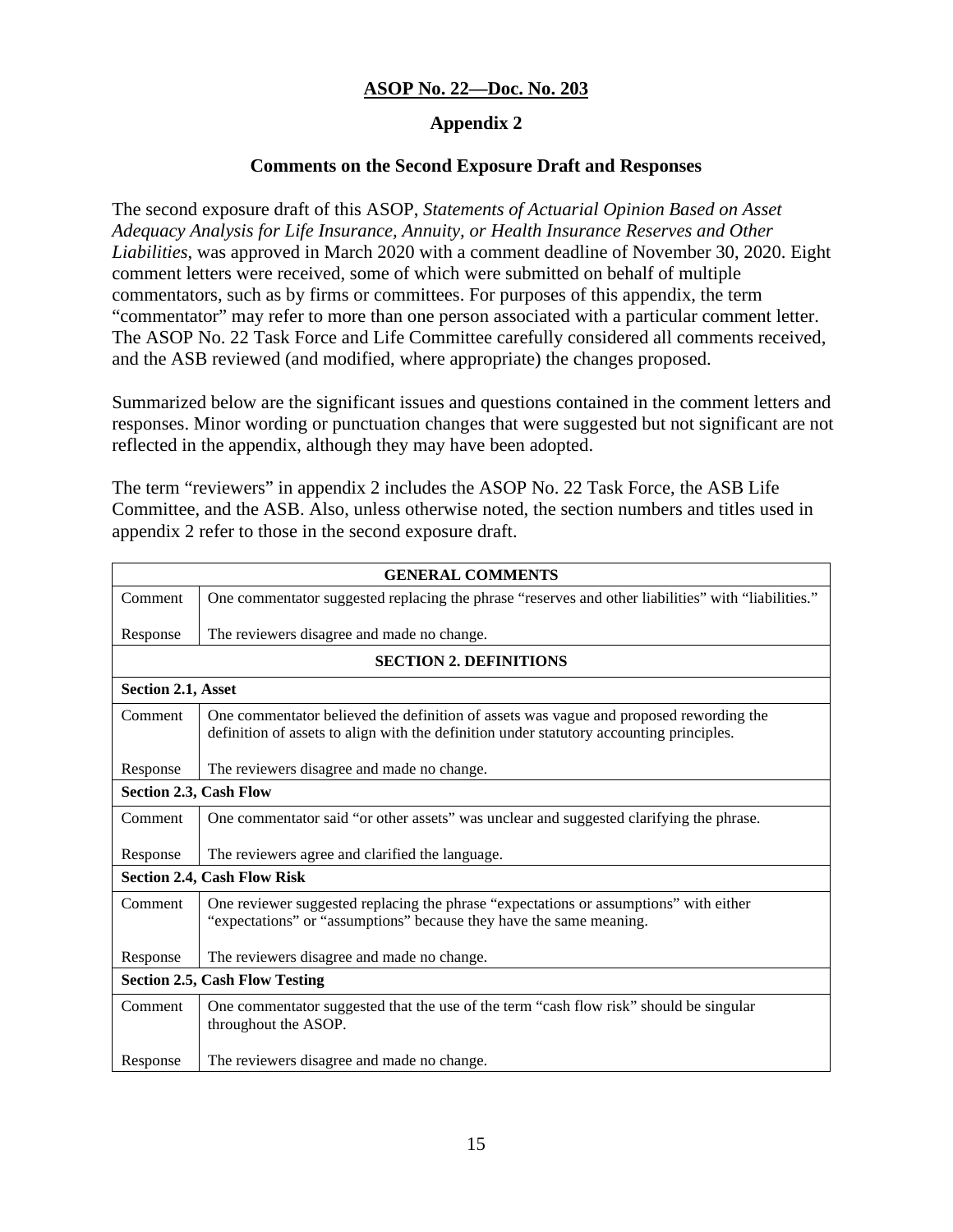| Section 2.10, Scenario |                                                                                                                                                                                                                                                 |  |
|------------------------|-------------------------------------------------------------------------------------------------------------------------------------------------------------------------------------------------------------------------------------------------|--|
| Comment                | One commentator suggested replacing "economic and other assumptions" with "assumptions."                                                                                                                                                        |  |
| Response               | The reviewers disagree and made no change.                                                                                                                                                                                                      |  |
|                        | <b>Section 2.11, Subsequent Events</b>                                                                                                                                                                                                          |  |
| Comment                | One commentator suggested removing the word "material" from the definition of subsequent<br>events.                                                                                                                                             |  |
| Response               | The reviewers disagree and made no change in response to this comment.                                                                                                                                                                          |  |
| Comment                | Two commentators suggested using the date the statement of actuarial opinion is signed rather<br>than the date the statement of actuarial opinion is filed.                                                                                     |  |
| Response               | The reviewers agree and made the change.                                                                                                                                                                                                        |  |
|                        | <b>SECTION 3. ANALYSIS OF ISSUES AND RECOMMENDED PRACTICES</b>                                                                                                                                                                                  |  |
|                        | <b>Section 3.1, Asset Adequacy Analysis</b>                                                                                                                                                                                                     |  |
| Comment                | One commentator suggested adding a list of specific asset risks to be considered.                                                                                                                                                               |  |
| Response               | The reviewers believe the guidance is appropriate and therefore made no change in response to<br>this comment.                                                                                                                                  |  |
| Comment                | One commentator suggested clarifying that asset adequacy reserves established in prior years<br>should be excluded when performing asset adequacy analysis.                                                                                     |  |
| Response               | The reviewers believe the guidance is appropriate and therefore made no change in response to<br>this comment.                                                                                                                                  |  |
| Comment                | One commentator suggested modifying the language to remove the implication that asset<br>adequacy analysis is a guarantee.                                                                                                                      |  |
| Response               | The reviewers agree and modified the language.                                                                                                                                                                                                  |  |
|                        | <b>Section 3.1.1, Analysis Methods</b>                                                                                                                                                                                                          |  |
| Comment                | One commentator proposed additional disclosure when liability cash flows have a material<br>dependency on the asset cash flows and cash flow testing is not used.                                                                               |  |
| Response               | The reviewers believe the guidance covers these issues at the appropriate level of detail and made<br>no change in response to this comment.                                                                                                    |  |
| Comment                | Several commentators suggested wording to clarify when cash flow testing would be appropriate.                                                                                                                                                  |  |
| Response               | The reviewers agree and clarified the language.                                                                                                                                                                                                 |  |
| Comment                | One commentator suggested specifying that the methods given in the examples should only be<br>considered when cash flow testing is not warranted, and not as alternatives in general.                                                           |  |
| Response               | The reviewers believe the guidance is appropriate and note that section 3.1.1 states "The actuary<br>should use professional judgment in choosing an appropriate analysis method." The reviewers<br>made no change in response to this comment. |  |
|                        | Section 3.1.1(a), Gross Premium Reserve Test                                                                                                                                                                                                    |  |
| Comment                | One commentator suggested additional language to clarify when GPV would not be appropriate.                                                                                                                                                     |  |
| Response               | The reviewers believe the guidance is appropriate and made no change in response to this<br>comment.                                                                                                                                            |  |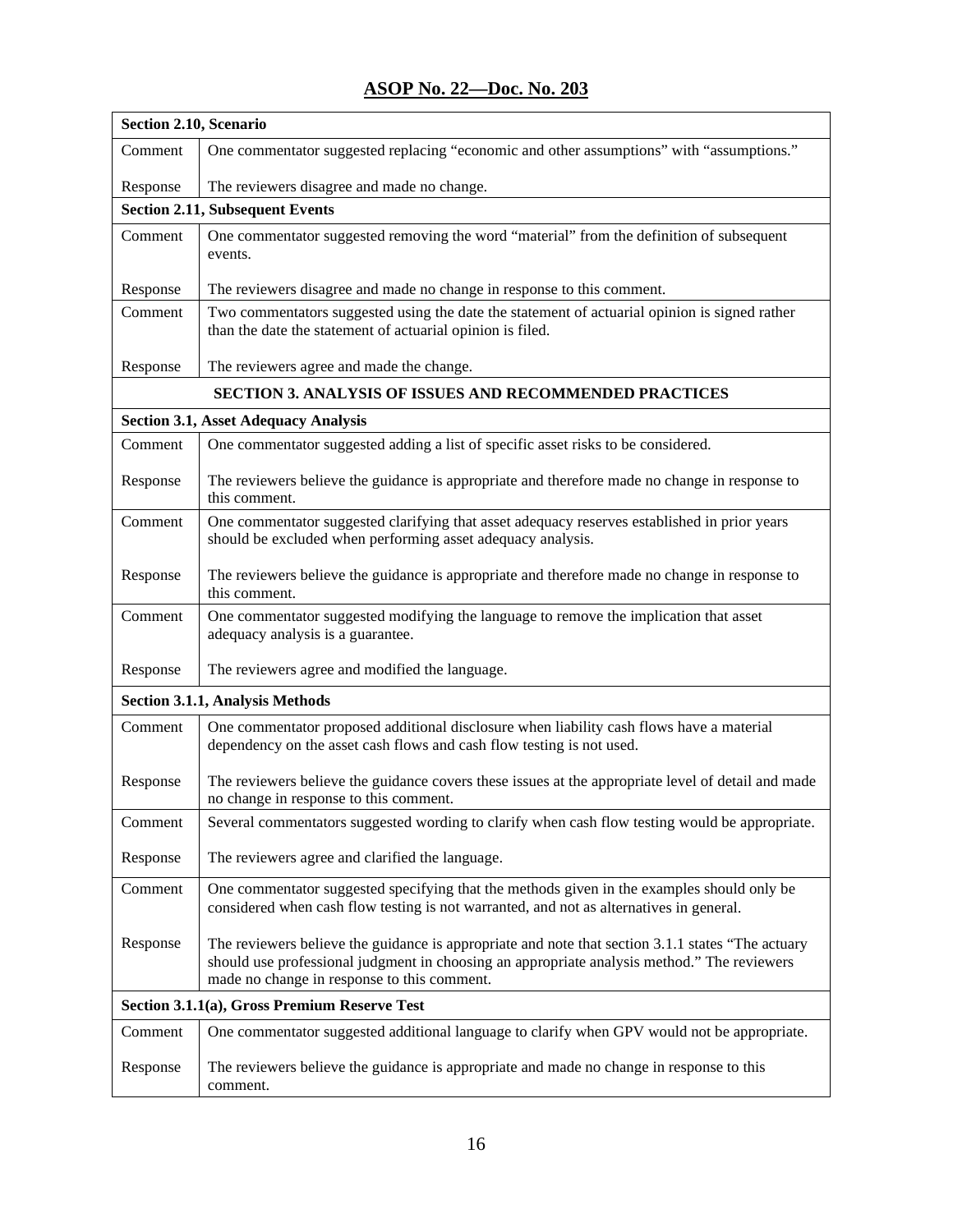| Section 3.1.1(c), Demonstration of Immaterial Variation |                                                                                                                                                                                                              |
|---------------------------------------------------------|--------------------------------------------------------------------------------------------------------------------------------------------------------------------------------------------------------------|
| Comment                                                 | Two commentators suggested additional language for the example.                                                                                                                                              |
| Response                                                | The reviewers agree and updated the language.                                                                                                                                                                |
|                                                         | Section 3.1.1(e), Loss Ratio Methods                                                                                                                                                                         |
| Comment                                                 | One commentator suggested adding a definition for "Loss Ratio Method."                                                                                                                                       |
| Response                                                | The reviewers disagree and made no change in response to this comment.                                                                                                                                       |
| Section 3.1.2.1, Trends                                 |                                                                                                                                                                                                              |
| Comment                                                 | One commentator suggested adding a reference to ASOP No. 25, Credibility Procedures, and<br>adding more detail regarding the impact of the source and credibility of data when setting<br>assumption trends. |
| Response                                                | The reviewers added references to ASOP No. 23, Data Quality, and ASOP No. 25.                                                                                                                                |
| Section 3.1.2.1(c)                                      |                                                                                                                                                                                                              |
| Comment                                                 | One commentator noted that the consideration of trends should not be dependent on the results of<br>the analysis.                                                                                            |
| Response                                                | The reviewers agree and modified the language.                                                                                                                                                               |
|                                                         | Section 3.1.2.2, Margins                                                                                                                                                                                     |
| Comment                                                 | One commentator suggested that the actuary should document the rationale for excluding margin<br>in an assumption.                                                                                           |
| Response                                                | The reviewers note that this is covered in sections $3.4$ and $4.1(g)$ and made no change.                                                                                                                   |
| Comment                                                 | One commentator suggested adding a provision for the actuary to consider the overall impact of<br>margins included in the analysis when determining the level of assumption margin.                          |
| Response                                                | The reviewers agree and modified the language accordingly.                                                                                                                                                   |
| Section $3.1.2.2(g)$                                    |                                                                                                                                                                                                              |
| Comment                                                 | One commentator suggested replacing "the impact of any prescribed margin on the overall<br>analysis" with "whether the margin is prescribed."                                                                |
| Response                                                | The reviewers removed the reference to prescribed margins in response to another comment.                                                                                                                    |
| <b>Section 3.1.2.3, Discount Rates</b>                  |                                                                                                                                                                                                              |
| Comment                                                 | Two commentators suggested that the discount rate should also reflect reinvestment rates.                                                                                                                    |
| Response                                                | The reviewers agree and modified the language accordingly.                                                                                                                                                   |
| Comment                                                 | One commentator suggested modifying the language so it applies to all analysis methods.                                                                                                                      |
| Response                                                | The reviewers agree and modified the language accordingly.                                                                                                                                                   |
| Comment                                                 | One commentator suggested adding detailed guidance for choosing a discount rate when cash-<br>flow testing is used.                                                                                          |
| Response                                                | The reviewers disagree and made no change in response to this comment.                                                                                                                                       |
| Section 3.1.3, Reinsurance Ceded                        |                                                                                                                                                                                                              |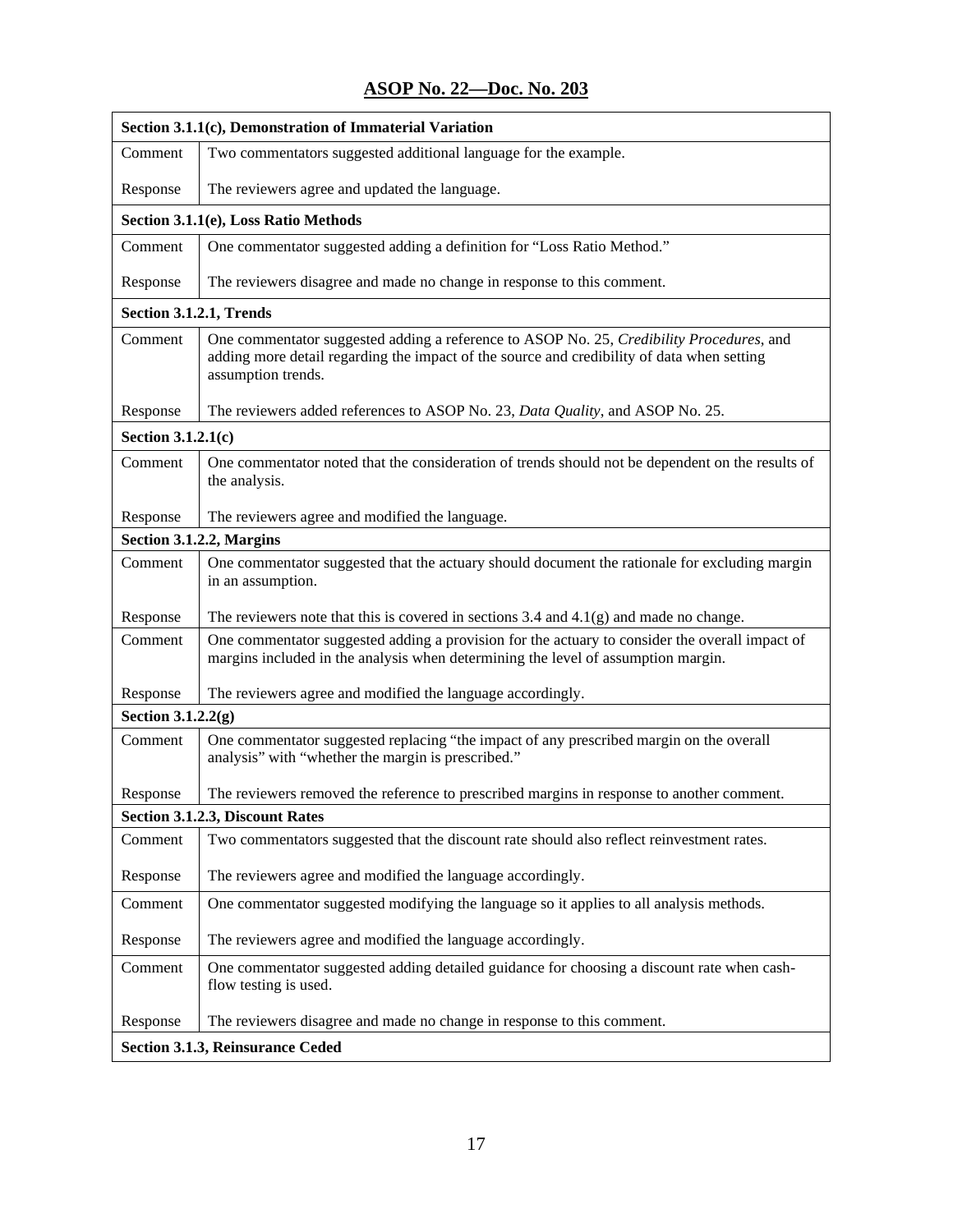| Comment                                                    | One commentator suggested adding more detail for direct written business.                                                                                                                                                      |
|------------------------------------------------------------|--------------------------------------------------------------------------------------------------------------------------------------------------------------------------------------------------------------------------------|
| Response                                                   | The reviewers disagree and made no change.                                                                                                                                                                                     |
|                                                            | <b>Section 3.1.4, Aggregation During Testing</b>                                                                                                                                                                               |
| Comment                                                    | One commentator suggested adding language related to AG 51 limitations on aggregation.                                                                                                                                         |
| Response                                                   | The reviewers believe this is already addressed in section 3.2.4 and ASOP No. 1, Introductory<br>Actuarial Standard of Practice, and made no change.                                                                           |
|                                                            | Section 3.1.5, Use of Cash Flows from Other Financial Calculations                                                                                                                                                             |
| Comment                                                    | One commentator questioned whether cash flows from one scenario-based calculation would be<br>used in another scenario-based calculation.                                                                                      |
| Response                                                   | The reviewers believe the guidance is appropriate and made no change in response to this<br>comment.                                                                                                                           |
| Comment                                                    | One commentator suggested deleting "under moderately adverse conditions" because the phrase is<br>not necessary.                                                                                                               |
| Response                                                   | The reviewers disagree and made no change in response to this comment.                                                                                                                                                         |
| <b>Section 3.1.6, Separate Account Assets</b>              |                                                                                                                                                                                                                                |
| Comment                                                    | One commentator suggested providing a definition of "insulated."                                                                                                                                                               |
| Response                                                   | The reviewers clarified the language.                                                                                                                                                                                          |
|                                                            | <b>Section 3.1.7, Management Action</b>                                                                                                                                                                                        |
| Comment                                                    | One commentator suggested replacing the word "changes" with "actions" in the last sentence.                                                                                                                                    |
| Response                                                   | The reviewers agree and made the change.                                                                                                                                                                                       |
| Comment                                                    | Two commentators suggested adding a consideration reflecting obstacles to the implementation of<br>management actions, such as regulatory approval.                                                                            |
| Response                                                   | The reviewers agree and added new section $3.1.7(e)$ .                                                                                                                                                                         |
| Comment                                                    | One commentator suggested changing the wording from "consider quantifying" to "quantify" the<br>impacts of these changes as part of the analysis.                                                                              |
| Response                                                   | The reviewers disagree and made no change in response to this comment.                                                                                                                                                         |
| Comment                                                    | Two commentators observed that there was an inconsistency between 3.1.7 and 4.1(1).                                                                                                                                            |
| Response                                                   | The reviewers agree and made a change to $4.1(1)$ (now section $4.1[m]$ ).                                                                                                                                                     |
|                                                            | Section 3.1.8, Use of Data or Analyses Predating the Valuation Date                                                                                                                                                            |
| Comment                                                    | One commentator suggested replacing "opinion" with "statement of actuarial opinion" in sections<br>3.1.8, 3.1.10, 4.1(m), and 4.1(o) (now sections 4.1[n] and 4.1[o], respectively).                                           |
| Response                                                   | The reviewers agree and made the changes.                                                                                                                                                                                      |
| Section 3.1.10, Changes in Methods, Models, or Assumptions |                                                                                                                                                                                                                                |
| Comment                                                    | Two commentators suggested removing "Similarly, when the analysis is based on the periodic<br>updating of experience data, factors, or weights, such periodic updating is not a change within the<br>meaning of this section." |
| Response                                                   | The reviewers agree and removed the language.                                                                                                                                                                                  |